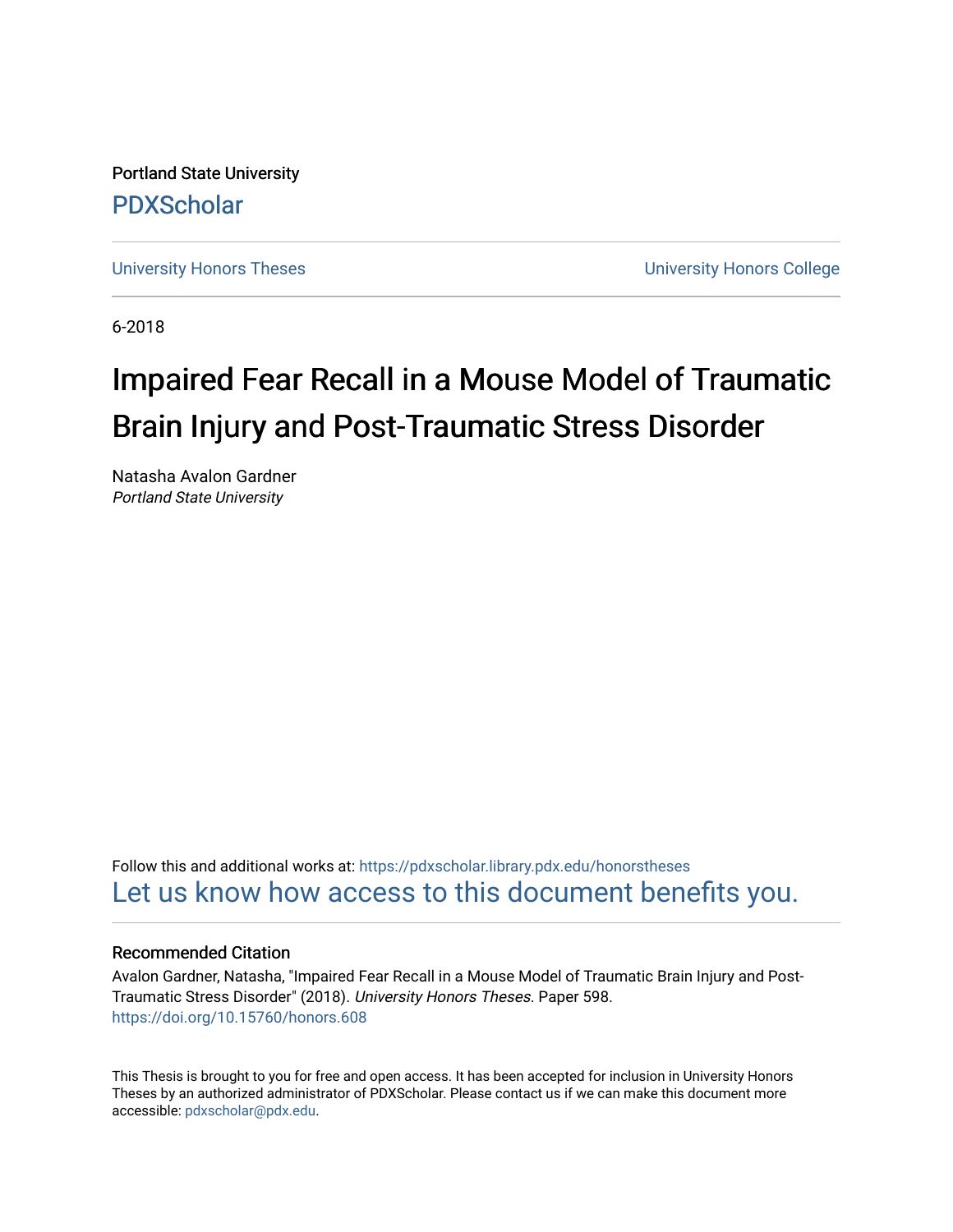# Impaired Fear Recall in a Mouse Model of Traumatic Brain Injury and Post-Traumatic Stress Disorder

by Natasha Avalon Gardner

An honors thesis submitted in fulfillment of the requirements for the degree of

> Bachelor of Science in University Honors & Psychology

Thesis Research Advisor Miranda M. Lim MD, PhD &

Mentor Carolyn E. Jones PhD Oregon Health & Science University and VA Portland Health Care System

> Portland State University 2018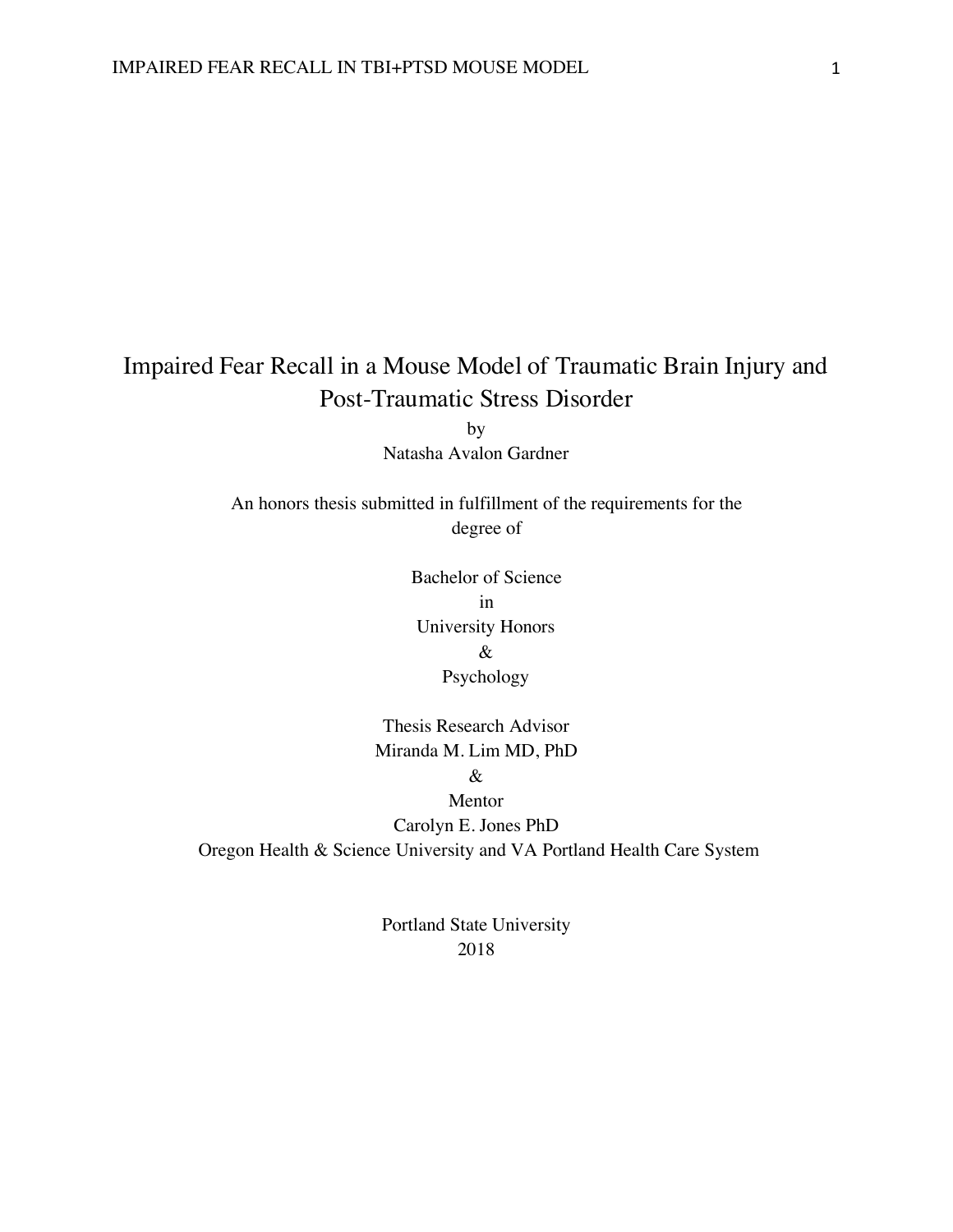#### **Acknowledgements**

I would like to acknowledge Peyton, Carolyn, Mara, and Miranda for their crucial roles in this study. All played an integral role in the study design. A special thank you to Peyton for performing all the surgeries and to Mara for helping me handle the largest set of data I have ever had to throughout my college career. I am also thankful for the hours of behavior tests that Carolyn and Peyton performed for the sake of this study. I am particularly grateful to my mentors and peers who have shown me endless patience and unwavering willingness to share their wisdom and guidance. Thank you very much.

I also must acknowledge the support, faith, love, and patience my husband and children have shown me throughout this project and my education. Without them I could not make it through all the challenges, they keep me determined. Thank you, family.

I must also acknowledge this study's funding, thank you for funding science and a student's professional development! (Supported by: VA BLR&D Career Development Award (#IK2 BX002712), VA RR&D SPiRE Award, Oregon Medical Research Foundation, and Portland VA Research Foundation to MML, and NIH T32AA7468-29 to CEJ).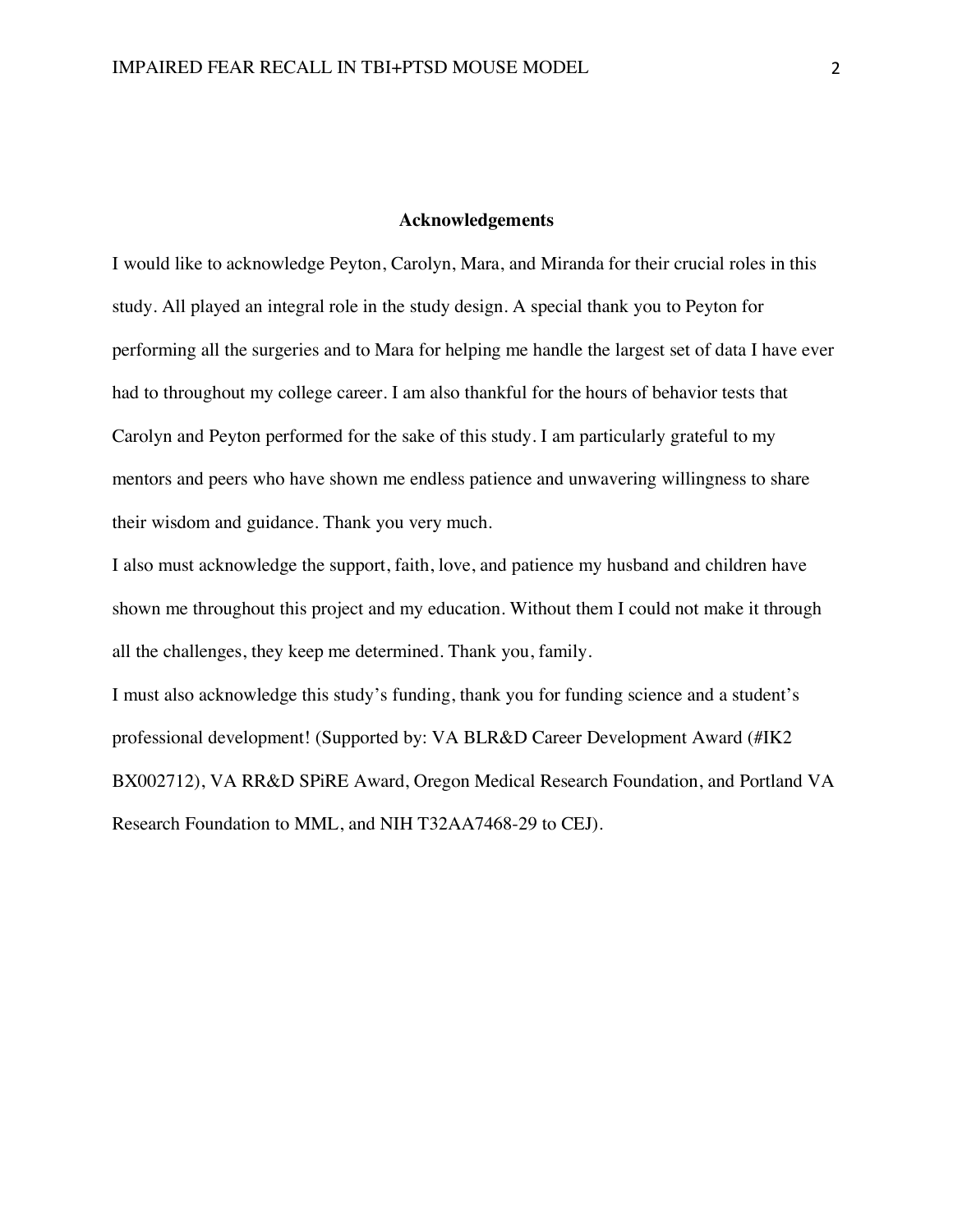#### **Objective**

To examine the effect of Traumatic Brain Injury (TBI) and Post-Traumatic Stress Disorder (PTSD) on fear learning, generalization, and extinction.

#### **Abstract**

Traumatic Brain Injury (TBI) and Post-Traumatic Stress Disorder (PTSD) have been studied extensively. However, there is little research examining the interaction between the two. An understanding of this interaction is considered important because it is a common comorbid diagnosis. In this study, we used a mouse model to look at how TBI+PTSD interact to influence contextual fear learning, generalization, and extinction. We employed Controlled Cortical Impact (CCI) and Single Prolonged Stress (SPS) as models of TBI and PTSD, respectively. Fear conditioning and PTSD involve overlapping neural pathways including the amygdala, hippocampus, and medial prefrontal cortex which makes contextual fear conditioning an ideal method for investigating fear learning and behavior in a controlled setting. Four groups (Control, TBI, PTSD, and TBI+PTSD) were analyzed for differences in fear expression during conditioning, context generalization, and fear extinction tests. Although all groups acquired fear equally during fear conditioning, the PTSD group showed increased fear expression during the test for generalization, suggesting a decreased ability to discriminate between aversive and neutral contextual stimuli. Results from extinction tests performed suggest significantly impaired recall of conditioned fear among the TBI+PTSD group in comparison to controls. During fear extinction tests all groups were able to significantly extinguish fear. Ongoing research will further characterize the behavioral phenotype of the combined TBI+PTSD mouse model.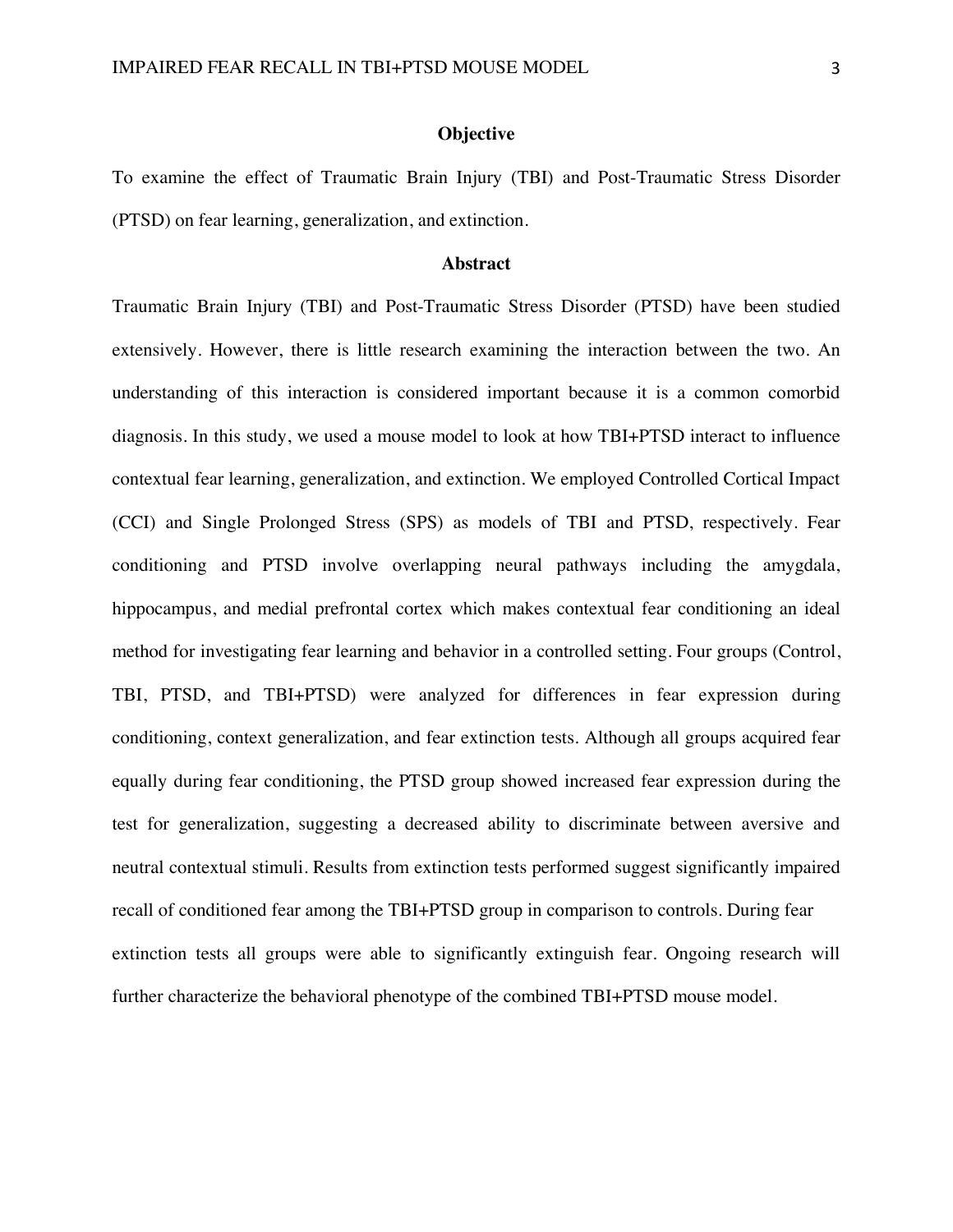#### **Keywords**

Post-Traumatic Stress Disorder, PTSD, Traumatic Brain Injury, TBI, fear conditioning, fear memory, mouse model

#### **Introduction**

In the health field there is interest in developing an understanding of the interaction between Traumatic Brain Injury (TBI) and Post-Traumatic Stress Disorder (PTSD) because of the high rates of co-occurrence (Reger et al., 2012; Meyer, Davies, Barr, Manzerra, & Forster, 2012). Situations that give rise to a TBI are typically traumatic in nature (examples include motor vehicle crashes or war combat), making the connection between TBI and PTSD clear. For example, one study found that among combat veterans who have been diagnosed with mild TBI, 44% have also been diagnosed with PTSD (Meyer et al., 2012). Even though TBI and PTSD are commonly diagnosed together in the same individual empirical research is lacking to inform an understanding of this unique behavioral phenotype as well as clinical treatment (McAllister, 2009).

TBI results from an external force that causes damage to the brain (Katz, Cohen, & Alexander, 2015). The damage may include lacerations and or contusions, fractured skull, internal hemorrhaging, cerebral edema, and or severed never fibers (Bryant, 2011). Damage varies based on the severity of the injury which is rated as mild, moderate, or severe. While several rating scales currently exist, some have proposed that mild TBI is characterized by a loss of consciousness no longer than 30 minutes, moderate TBI is defined as a loss of consciousness 30 minutes to 24 hours, and severe TBI is diagnosed when there is a loss of consciousness lasting longer than 24 hours (Bryant, 2011). Symptoms vary based on TBI severity (Bryant, 2011; Yehuda, 2002). However, there are common symptoms associated with all TBIs which include: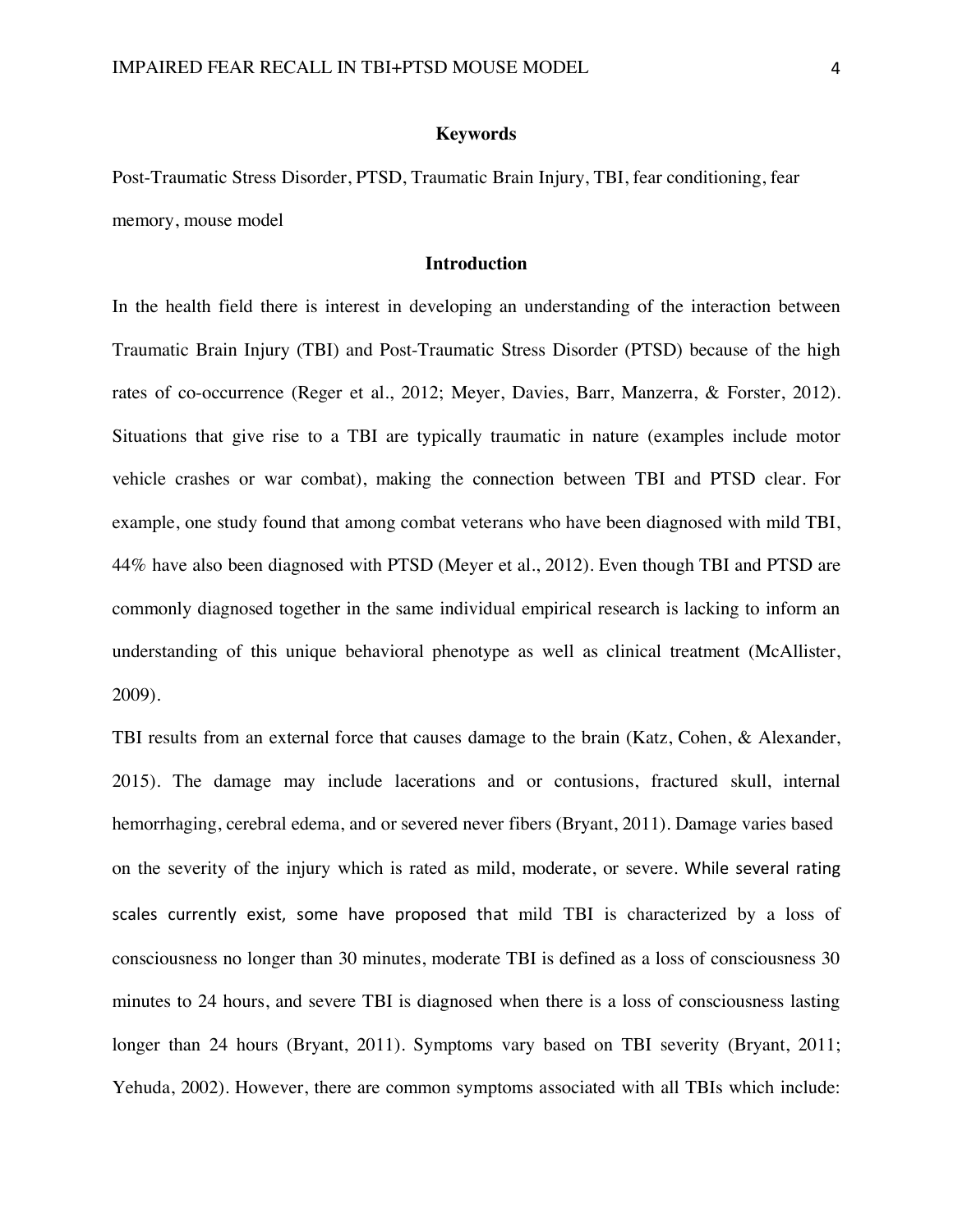generalized anxiety, aggressive behavior or irritability, reduced motivation and fatigue, problems with sleep, impaired cognition, increased risk for depression and chronic pain (Katz, Cohen, & Alexander, 2015; Yehuda 2002). TBI has been identified as a major cause of disability and death that costs the U.S. tens of billions of dollars annually (Katz, Cohen, & Alexander, 2015; Reger, Puolos, Buen, Giza, Hovda, & Fanselow, 2011). According to the Centers for Disease Control there are 5.3 million individuals in the U.S. who have been diagnosed with a disabling TBI (Bryant, 2011).

PTSD is classified as an anxiety disorder that may result from exposure to a traumatic event such as combat, rape, or interpersonal violence (Mahan & Ressler, 2012). Common symptoms associated with PTSD include: re-experiencing the traumatic event through intrusive memories or nightmares, hyperarousal which is the physiological state of heightened vigilance for danger, active avoidance of stimuli associated with the traumatic event, and emotional numbing (Bryant, 2011; Mahan & Ressler, 2012; Yehuda, 2002). Prevalence rates on PTSD by traumatic event and male or female gender have shown that 65% of male and 45.9% female rape survivors, 38.8% of male combat veterans, and 21.3% of female victims of physical assault are diagnosed with PTSD (Yehuda, 2002; Richardson, Frueh, & Acierno, 2010). According to the National Center for PTSD, for every 100 people 7-8 can be expected to develop PTSD at some point in their lifetime and as of 2017, 8 million people live with PTSD. Individuals with PTSD account for the highest rates of healthcare service use, especially because PTSD is commonly misdiagnosed (National Center for PTSD, 2017).

Research has established that both TBI and PTSD are associated with low quality of life, high comorbidity with both psychological and medical disorders, and significant impairments in occupational and social abilities resulting in significant costs on families and communities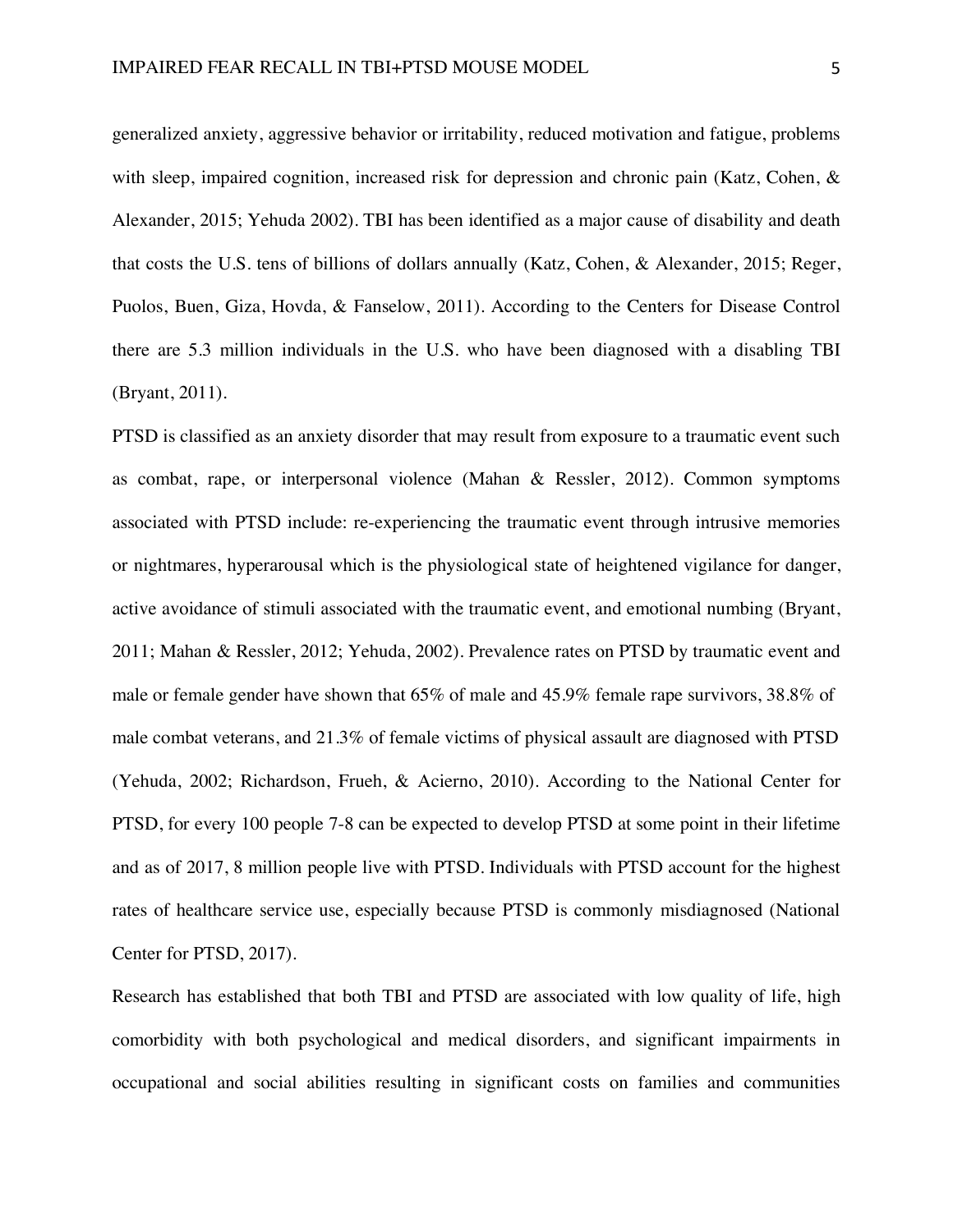(Yehuda, 2002; Katz, Cohen, & Alexander, 2015). Furthermore, research suggests that mild TBI is associated with an increased risk for developing psychological disorders such as PTSD by more than two-fold (Bryant, 2011). Evidence suggests that TBI may affect neurological mechanisms crucial for inhibiting learned fear responses from traumatic events (Bryant, 2011; Meyer et al., 2012).

In this study, we examined fear learning, generalization, and extinction specifically, because these are important mechanisms for survival and a good quality of life. Furthermore, we are looking at fear learning because it involves neural circuitry known to be implicated in TBI and PTSD (McAllister, 2009; Mahan & Ressler, 2012; Meyer et al., 2012; Maren, 2001; Palmer et al., 2016).

Fear learning is a crucial survival mechanism that allows an organism to make associations between adverse events and environmental contexts and cues. This enables the organism to choose the appropriate behavioral response to a given stimuli (Maren, 2001; Maren, Phan  $\&$ Liberzon, 2013). Generalization refers to learned associations between traumatic events and contexts being triggered whenever a similar context is encountered because it acts as a reminder of the event. This results in a decreased ability to discriminate between safe and dangerous environments therefore, leading to inappropriate behavioral responses (Mahan & Ressler, 2012; Maren, Phan & Liberzon, 2013). Extinction is the process of inhibiting a fear response after learning that the context and or cue is safe through repeated exposure without trauma occurring (Maren, 2001; Maren, Phan & Liberzon, 2013). Exposure therapy, a common treatment for PTSD, acts the same as fear extinction tests.

Fear conditioning, TBI, and PTSD involve overlapping neural pathways including the amygdala, hippocampus, and prefrontal cortex (PFC) which makes it an ideal method for investigating fear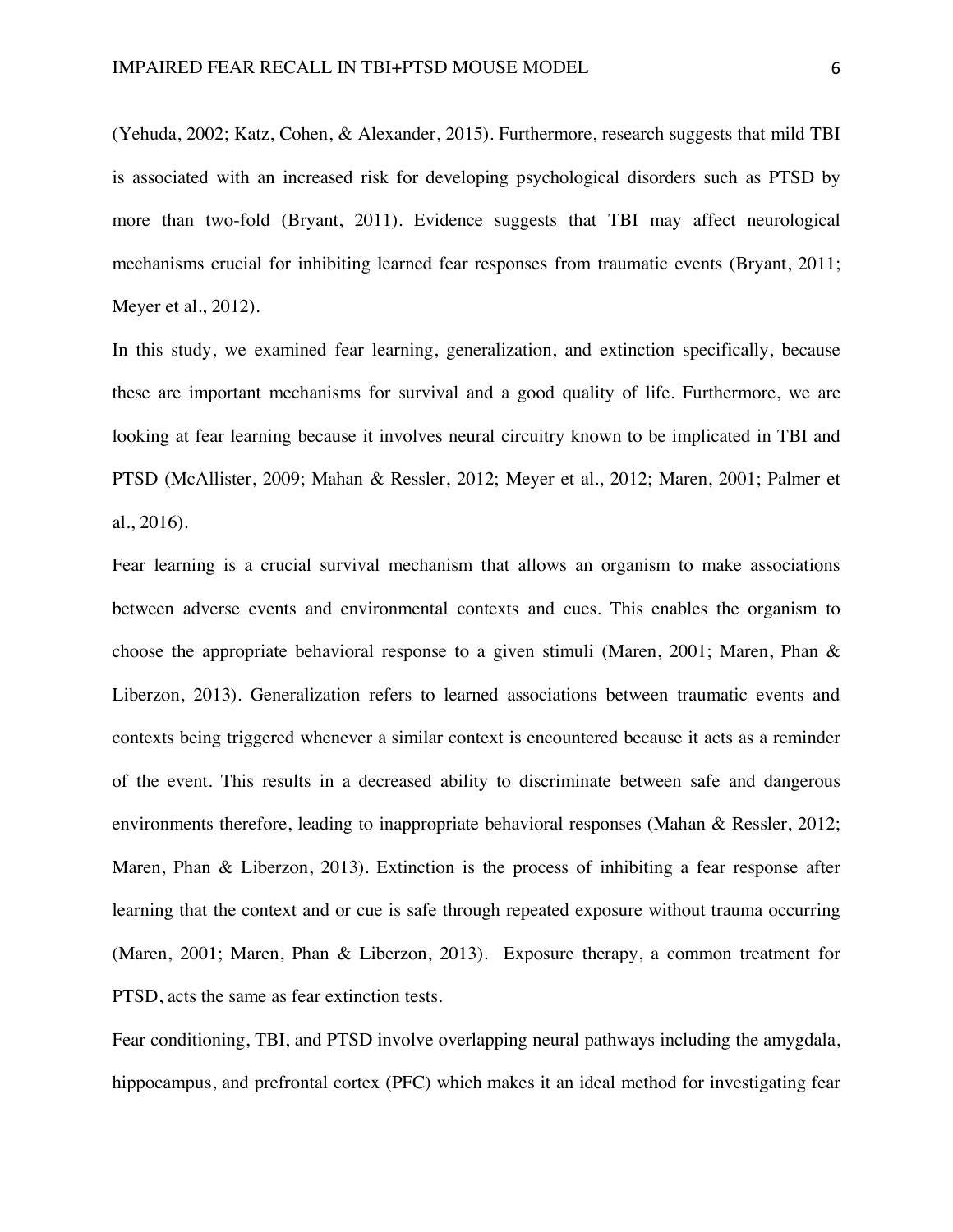learning and behavior in a controlled setting (Mahan & Ressler, 2012; Reger et al., 2012; Meyer et al., 2012). Importantly, this neural circuitry appears to be conserved across species therefore, findings may be relevant to humans and can be used to inform treatment and to further understand this common comorbid diagnosis (Mahan & Ressler, 2012; Maren, Phan & Liberzon, 2013; Palmer et al, 2016). Contextual fear conditioning recruits the hippocampus to encode contextual representations of the testing context, and the cues within it to form an association between the two, in order to predict an adverse outcome (e.g., a foot shock) whereby the association is then projected to the amygdala to illicit a behavioral fear response (Maren, 2001). During fear extinction, the PFC is recruited to initiate an excitatory or inhibitory behavioral response from the amygdala based on a top-down analysis of a context that through repeated exposure without trauma should no longer illicit a fear response (Mahan & Ressler, 2012; Meyer et al, 2012; Maren, 2001).

To look at fear learning and behavior we used a combined mouse model of TBI and PTSD. For an experimental model of TBI we employed Controlled Cortical Impact (CCI) and for PTSD, Single Prolonged Stress (SPS). The combination of SPS with CCI developed for this study is a novel mouse model of TBI+PTSD. A thorough literature review revealed that researchers have examined fear conditioning in SPS but never in a combined SPS and CCI model like the one proposed in this project. However, prior research has examined the relationship between TBI and PTSD using different combinations of TBI and PTSD models, as well as various tests for examining biological and behavioral changes. Sierra-Mercado et al (2013) used a mouse model of CCI to examine the relationship between TBI and PTSD by testing the particular effect of this TBI model on fear learning and extinction. Xing et al (2013) used Fluid Percussion Injury as a TBI mouse model to investigate the neurobiological mechanisms underlying TBI and PTSD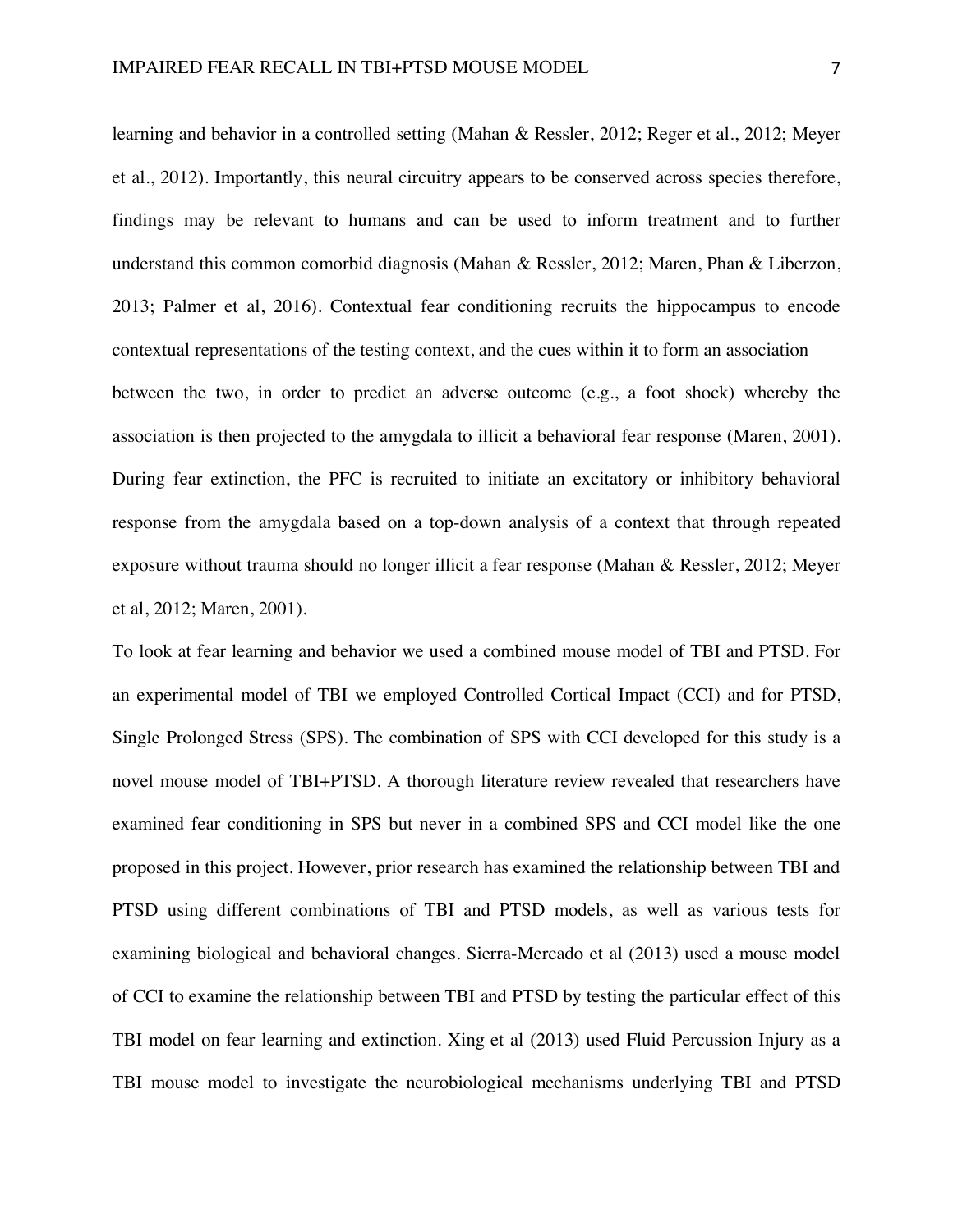pathophysiology. The TBI model Fluid Percussion Injury involves delivering a more concussive type mild traumatic brain injury than the contusive type injury delivered in this study (Sierra-Mercado, D. et al 2013). Acosta et al (2013) used a rat model of CCI combined with a PTSD model, which involved repeated exposure to images of a cat and a 31-day period of social instability, to study the histopathological link between TBI and PTSD. Our study adds to the research examining combined TBI and PTSD by producing a novel combined model to continue studying the pathophysiology of this dual diagnosis, as well as, by deepening an understanding of the effect this combined model has on fear learning and behavior.

# **Methods**

# **Animals**

All animal research was done in accordance with the Institutional Animal Care and Use Committee of the Portland VA Healthcare System. Subjects consisted of adult male wildtype C57BL/6J mice (Jackson Laboratory). There was a one-week acclimation time period to the facility before testing began. At the start of testing mice were 10 weeks old. A total sample of 48 mice were randomly assigned to one of four groups: Control, TBI, PTSD, and TBI+PTSD.

# **Surgeries**

All surgeries and procedures were performed by qualified individuals following aseptic procedures. *See Figure 1 for an experimental timeline*.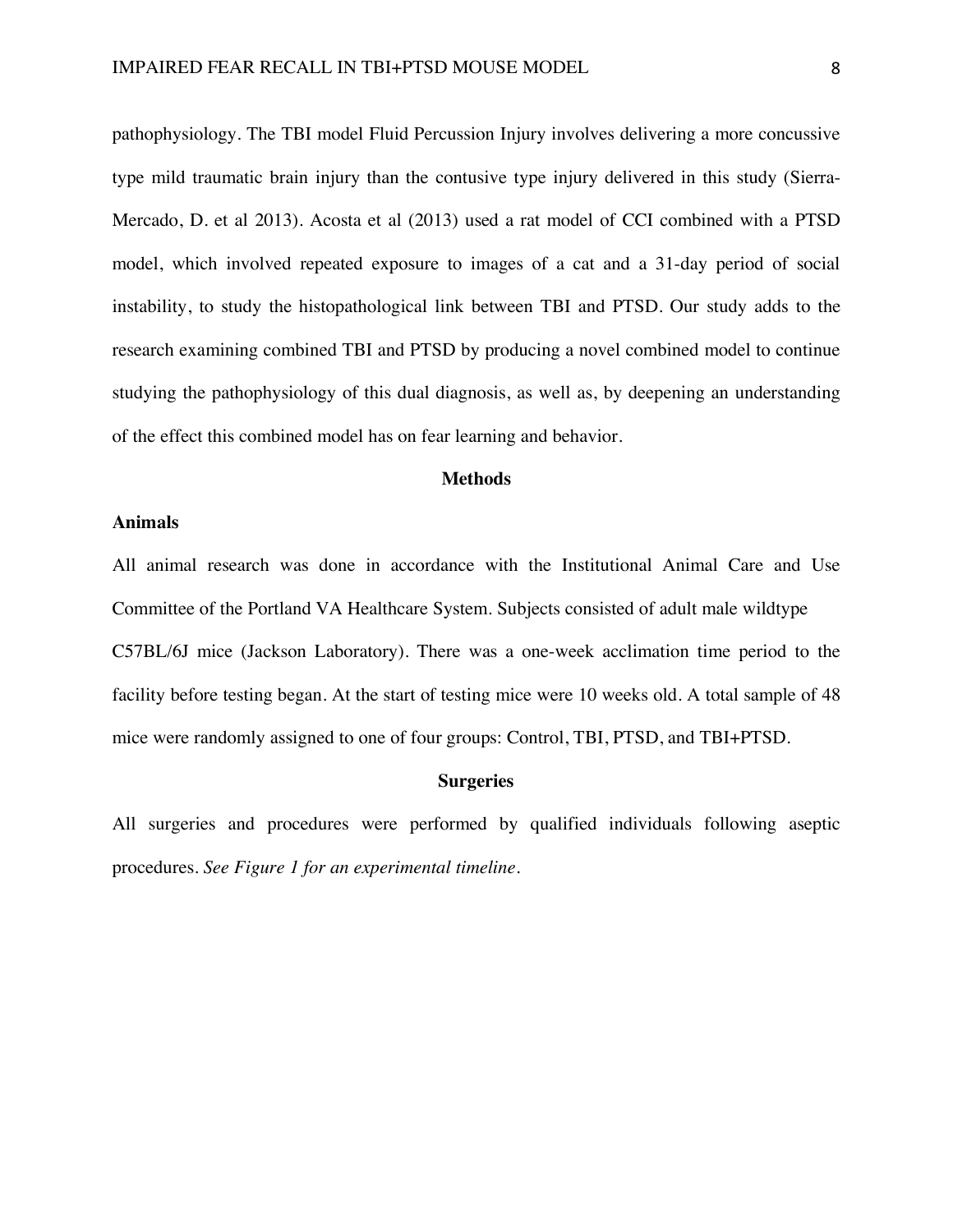

# **Controlled Cortical Impact (CCI) as a TBI model**

TBI and TBI+PTSD groups underwent CCI. Previous research has validated CCI as an experimental model of TBI (Xiong, Mahmood, & Chopp, 2013). CCI is a surgical procedure that involves delivering a precise injury to the cortical region. For this study, the depth of the injury was approximately 3.0 mm delivered at a velocity of 0.5 m/s producing a mild to moderate TBI. Mice were weighed prior to surgery and isoflurane was used for anesthesia (3% induction and 1% maintenance). Once the appropriate anesthetic plane was reached, the subject was secured in a stereotaxic frame to prevent movement during the surgery. Aseptic technique included shaving the head and then sterilizing with alcohol and iodine. Lidocaine was applied to surgery location then skull landmarks bregma and lambda were exposed via incision. With a cotton applicator, 30% hydrogen peroxide was used to remove the skull membranes. A 3.0 mm craniotomy was done between the exposed landmarks, bregma and lambda. An impact was then delivered using Kopf Instruments impactor arm to cortical region at a 3.0 mm depth. Afterwards, mice received a 1.0 mL saline injection subcutaneously before being moved to a warming pad in a home cage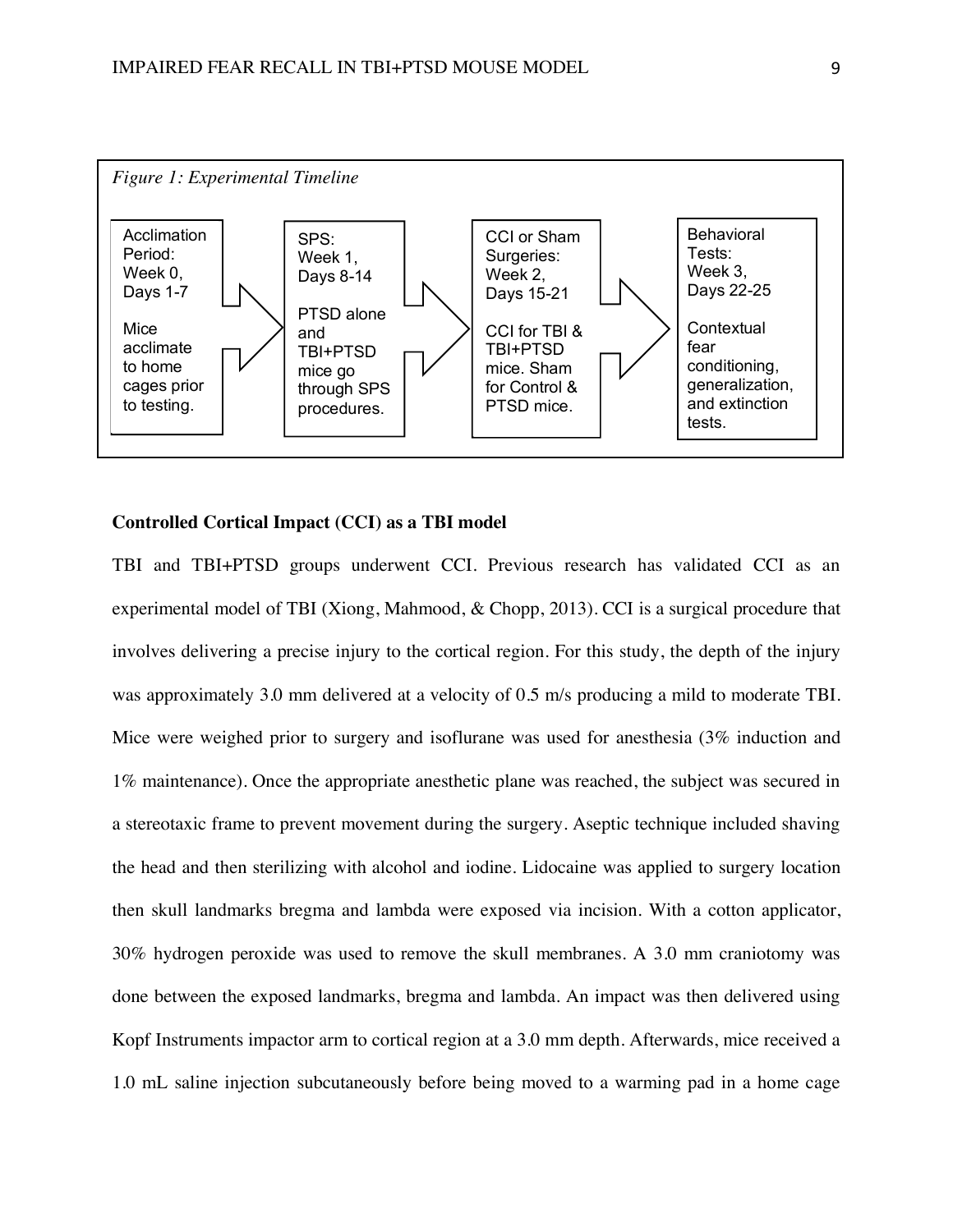where food, water, and 1.0 mL of children's acetaminophen in 15 mL of water were provided. Mice were housed individually after surgery.

#### **Sham Surgery**

Mice in the Control and PTSD groups that did not go through CCI had a sham surgery to control for potential confounds from simply having a surgery. For the sham surgery, mice are anesthetized before being surgically opened revealing the membrane on the skull, which is then removed with 30% hydrogen peroxide. Afterwards, the scalp was sutured closed.

### **Single Prolonged Stress (SPS) as a PTSD model**

Previous research has validated SPS as an experimental model of PTSD that involves different stressors that include: a 2-hour tubal restraint, 20-minute forced group swim, ether exposure until loss of consciousness, and finally a seven-day isolation period (Yamamoto et al., 2009; Lim, Song, Yoo, Woo, & Choe, 2017). For the tube restraint mice were placed in a ventilated 50mL tube and then moved to their home cage for a duration of two hours. Next, mice were placed in groups of four in to plastic tubs filled with room temperature water for 20-minutes. The tubs were big enough to prevent subjects from touching the bottom  $(8.5"x9.0"x12.0")$ . Then the mice were dried and moved to glass bell jars with a cotton ball soaked in 1.0mL of diethyl ether until they lost consciousness. During the forced group swim and ether exposure mice were closely monitored. Once loss of consciousness occurred mice were moved to home cages where they were socially isolated for a duration of seven days. Subjects that did not go through SPS were group housed during this period.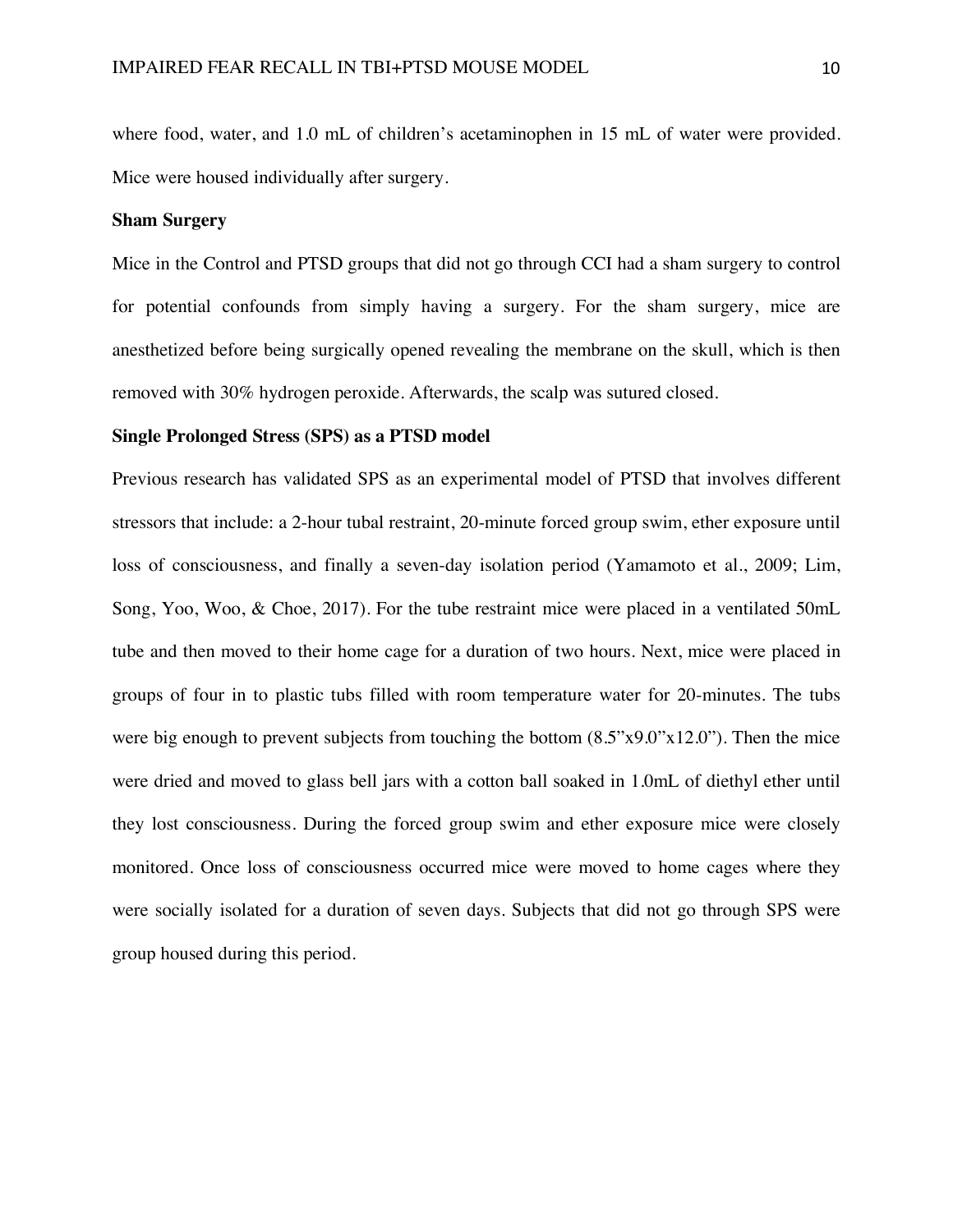# **Behavioral Tests**

Behavioral tests were recorded with GoPro cameras. Videos were observed by a trained individual who was blind to group. Behavior was scored using Stopwatch+ program (Emory University). Specifically, fear behavior in the form of freezing was scored. Freezing was defined as lack of movement with the exception of the very subtle movement needed for breathing and is a validated method in mouse models to measure fear (Blanchard & Blanchard, 1969). *See Figure 2 for a timeline of behavioral tests performed.*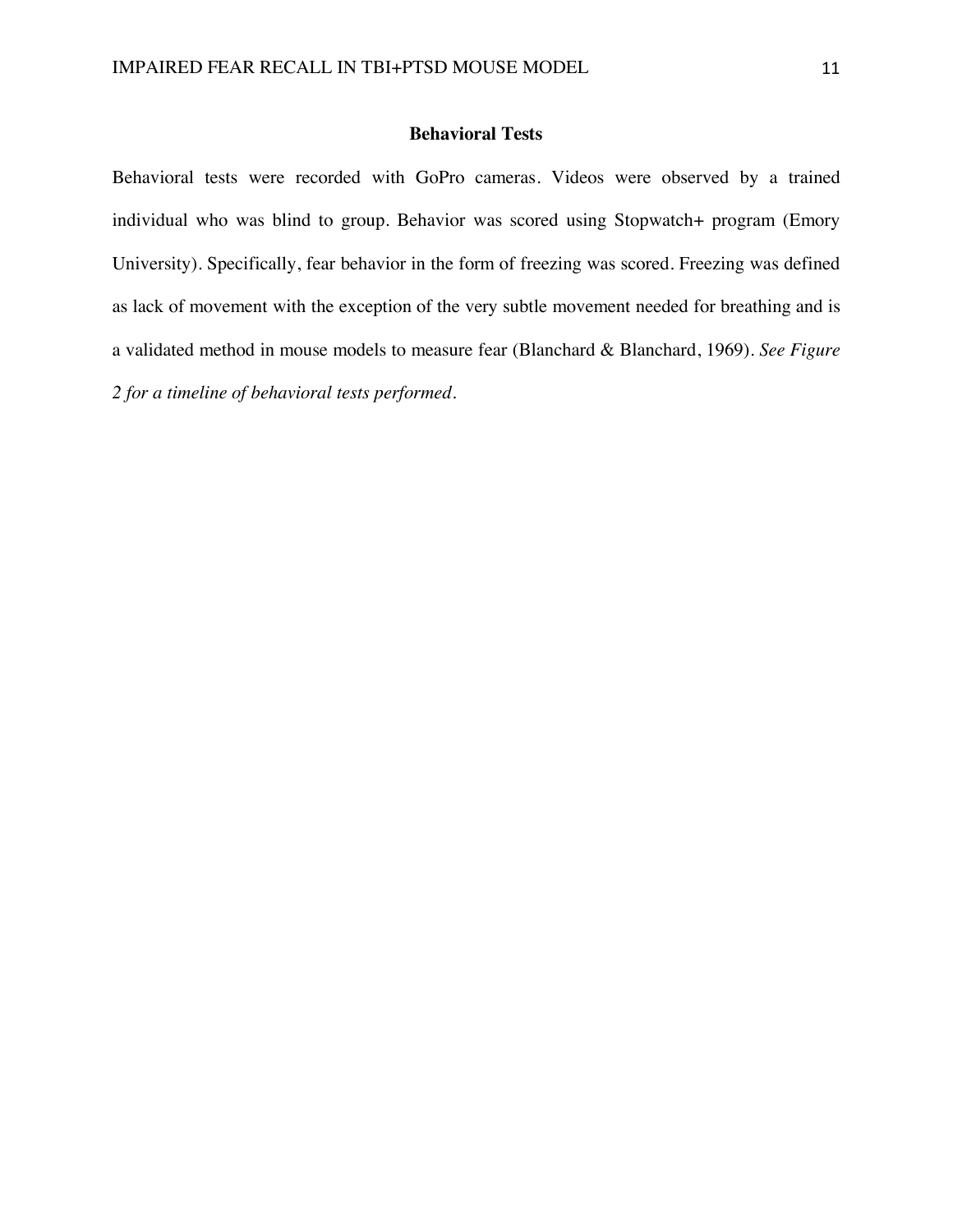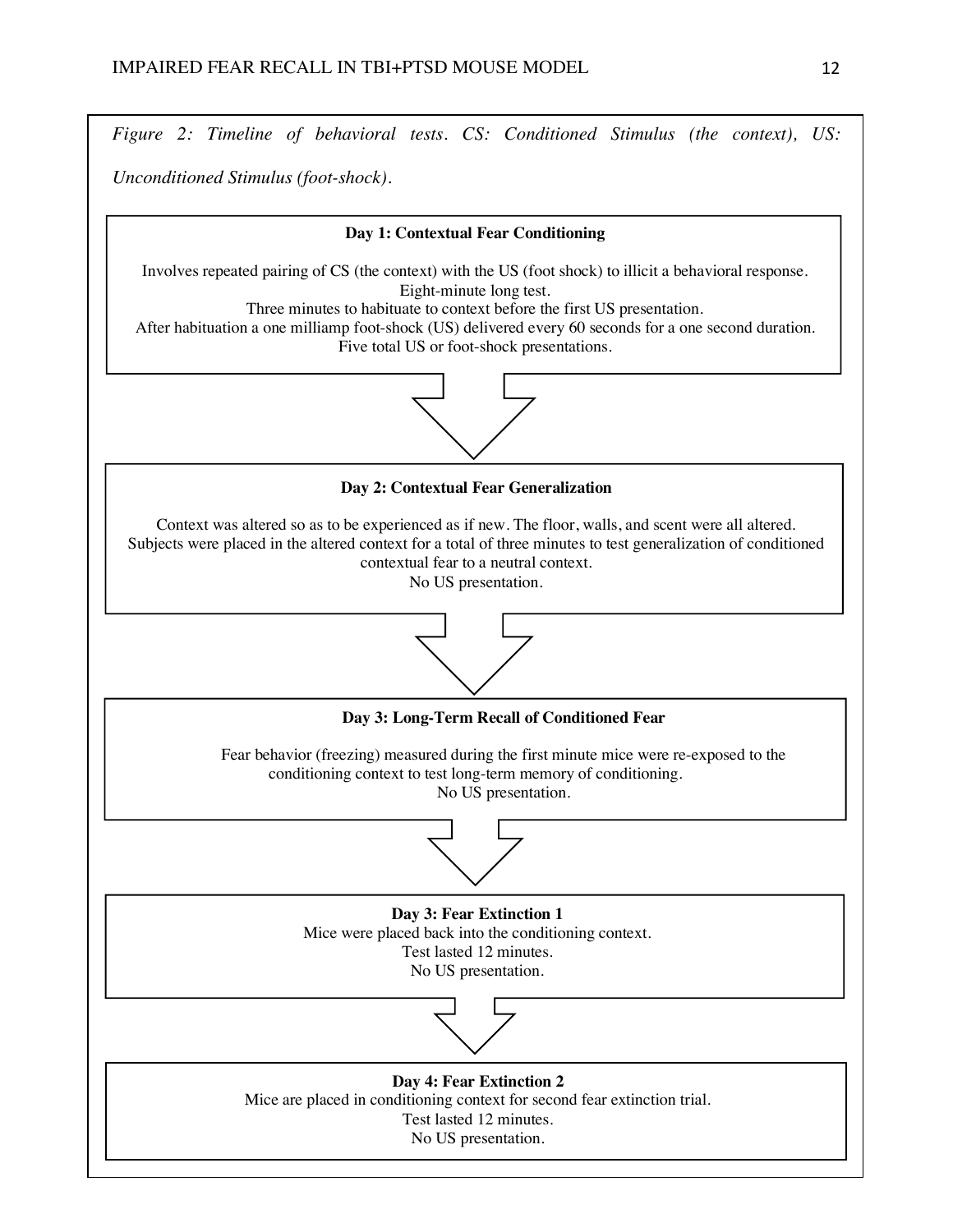#### **Contextual Fear Conditioning (Day 1)**

Fear conditioning entails pairing an aversive stimulus (e.g., a foot-shock) with a neutral stimulus (e.g., a context), whereby later presentation of the context in the absence of the foot-shock elicits a fear response (Maren, 2001). For this study, one-week post-surgery, the subject was placed in the context (conditioned stimulus, CS) for 8 minutes where 5-foot shocks (unconditioned stimulus, US) were delivered at a 1.0 mA intensity, for 1 second durations, with 60 second intertrial-intervals. The first shock was delivered after a 3-minute habituation period. Subjects were returned to their home cage after test.

The testing chambers that represented the context in this study were from Omnitech Electronics and were 40.8 cm x 14 cm x 18.4 cm in size. The chamber was well ventilated, and the walls and top was clear acrylic for ease of recording. The flooring consisted of stainless steel rods above a removable waste tray, which was cleaned with water and a paper towel between tests and subjects.

# **Context Generalization (Day 2)**

Twenty-four hours after fear conditioning the subject was placed in an altered context to test for generalized fear responses and the ability to discriminate between contexts. The walls were covered in black and white checkered paper. The stainless-steel rods were covered with a smooth insert. Additionally, a lemon scent was added by using a scented wipe to clean the waste tray. There was no presentation of the US during this 3-minute test. Subjects were then returned to their home cage.

# **Fear Recall (Day 3)**

Long-term memory of fear acquisition was examined by comparing the rates of total freezing during the first two-minutes of the first fear extinction test on day three.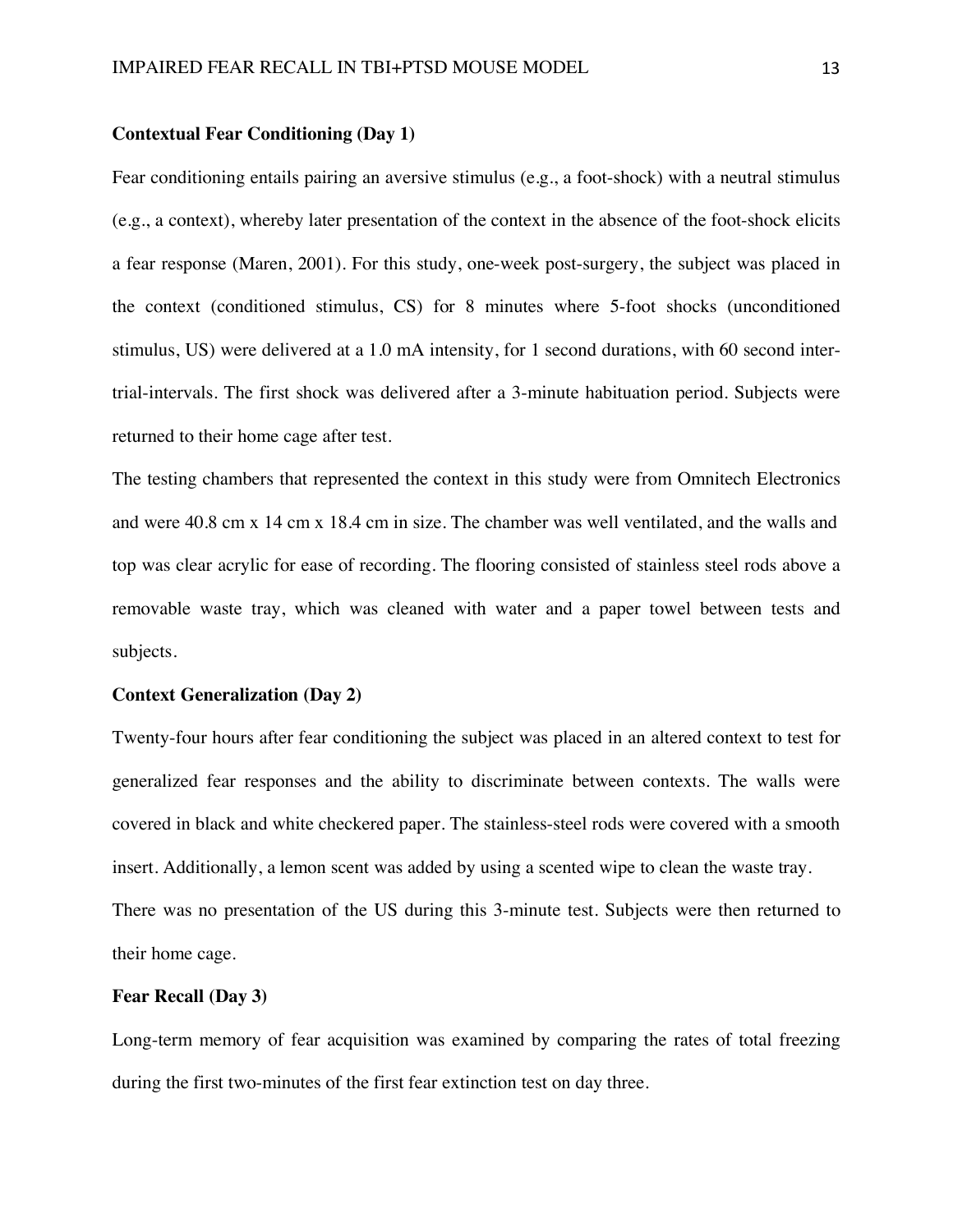# **Contextual Fear Extinction (Days 3 & 4)**

Twenty-four hours after context generalization tests the subject was placed back into the original context, which looked and smelled identical to fear conditioning test day, to look at extinction of acquired fear. The test was performed for a total of 12-minutes without the presentation of US on both days to examine ability. After Day 3 the test subject was returned to their home cage for 24 hours and then then the test was performed again on Day 4 (in same manner as Day 3).

# **Measurement & Analysis**

Fear behavior was recorded for each test by recording the percent of time (per 1-minute bins) mice spent freezing. Freezing data was compared between groups (i.e. by treatment) and within groups (i.e. by time) using repeated measures of analysis of variance (ANOVAs) statistical methods for tests with multiple time points. For the Context Generalization Test a One-Way ANOVA was conducted to look at treatment effect between subjects. All analyses with significant results were followed up with post-hoc Tukey mean comparison tests. Significance was determined when an alpha value was of 0.05 or less. Original freezing data was collected

representations of data were created using GraphPad Prism.

One subject was removed from analyses due to malfunction in foot shock delivery (none were delivered). Removing a subject from analyses put our PTSD group at a sample size of 11 while all other groups remained at 12.

with Microsoft Excel and then transferred to IBM SPSS to perform analyses. All graphical

#### **Results**

# **Contextual Fear Conditioning (Day 1)**

There was a significant within subjects effect of US presentation on freezing (repeated measures of ANOVA, within subjects: *F*(4,148)=96.947, p<0.001). Initially, subjects showed no fear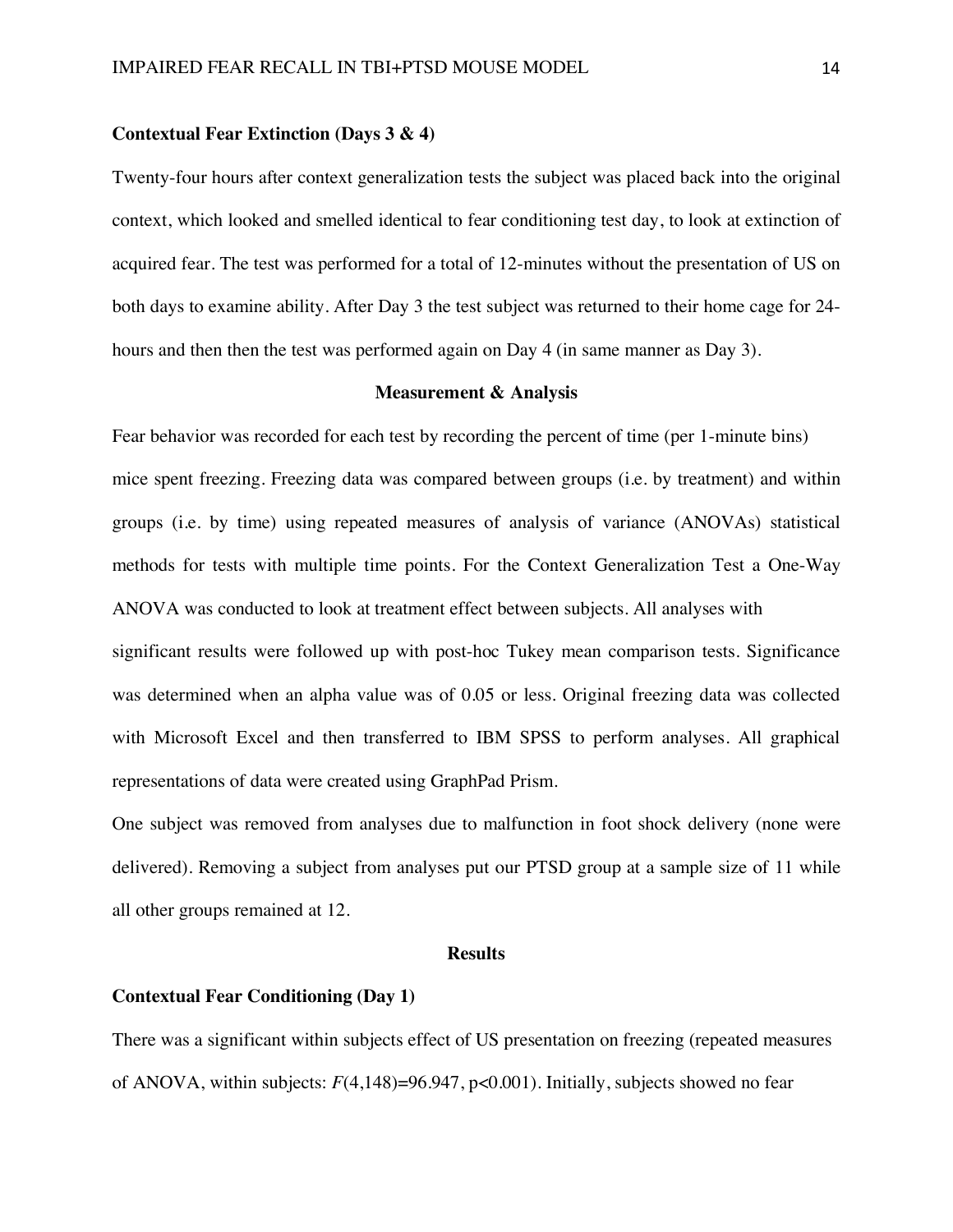behavior in response to the context prior to US presentation. All subjects acquired a fear response upon the first US presentation and increased freezing across ITIs. An interaction was not observed (repeated measures of ANOVA, group x factor:  $F(12,148)=0.573$ , p=0.861), as well as, no observed between group effect (repeated measures of ANOVA, between subjects: *F*(3,37)=0.884, p=0.458). *See Figure 3*.

*Figure 3*: This graph depicts the mean percent of time different treatment groups spent freezing across ITIs during contextual fear conditioning. There was no difference in the acquisition of fear across the four groups of mice.

*Figure 4*: Graph shows that PTSD mice expressed significantly more generalized fear from the conditioning context to the neutral context than both control and TBI alone groups.

![](_page_15_Figure_4.jpeg)

![](_page_15_Figure_6.jpeg)

# **Context Generalization (Day 2)**

There was a significant main effect of treatment group on freezing during the context generalization test (one-way ANOVA, *F*(3,43)=2.976, p=0.042). Groups exhibited different amounts of freezing, or generalizing learned fear, in the altered context. Follow up Tukey mean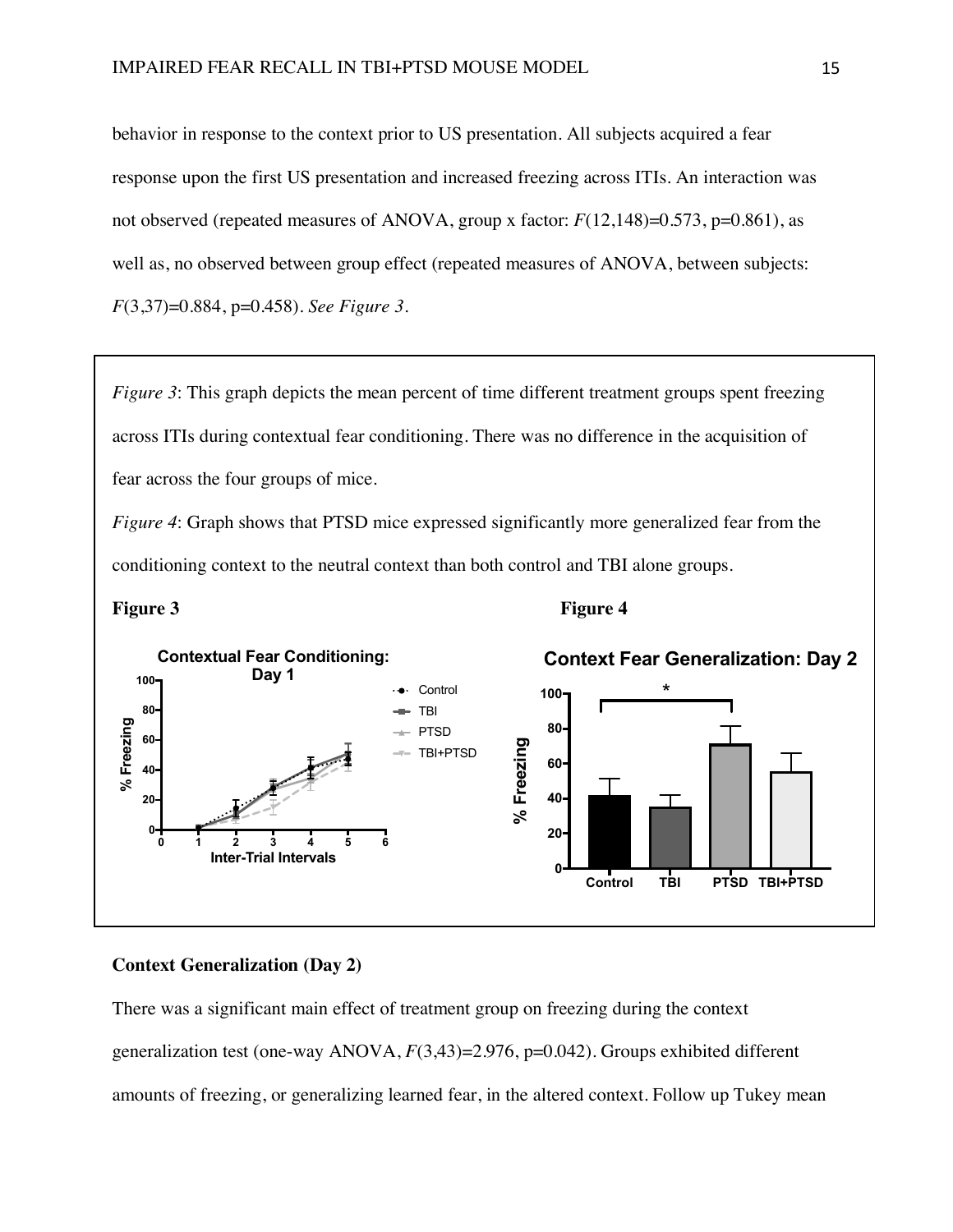comparisons revealed that the PTSD froze significantly more than the TBI group (p=0.04). *See Figure 4*.

# **Fear Recall (Day 3)**

Freezing was analyzed from the first two minutes of being placed back in the conditioning chamber during the extinction tests to examine memory of the US and CS association. There was a significant main effect of fear recall within subjects (repeated measures of ANOVA, F(1,43)=14.360, p<0.001), as well as, between subjects (repeated measures of ANOVA,  $F(3,43)=2.965$ ,  $p=0.042$ ). Post-hoc Tukey analysis revealed that the effect was driven by the combined TBI+PTSD group, p=0.030. *See Figure 5*.

![](_page_16_Figure_4.jpeg)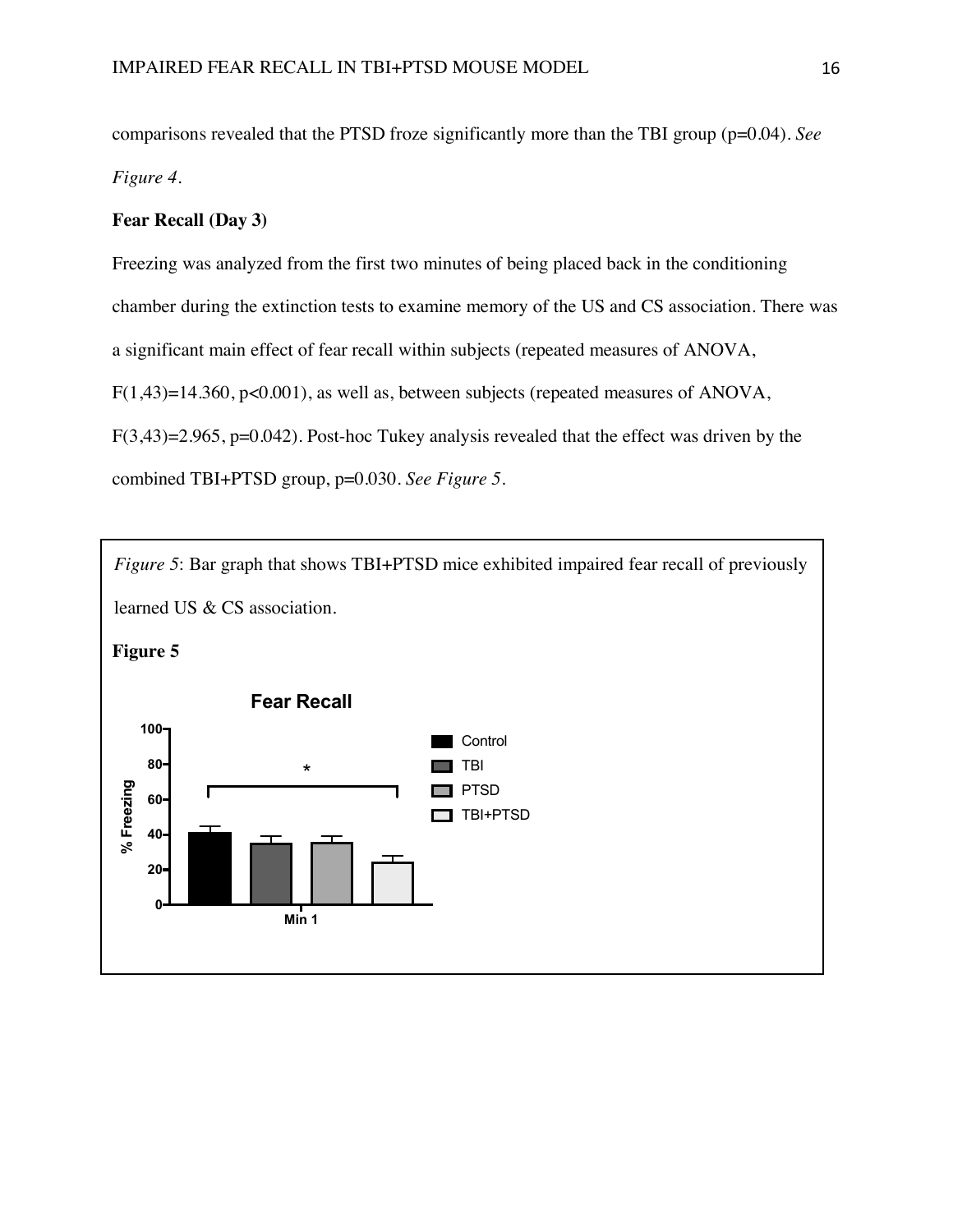# **Fear Extinction (Day 3)**

There was a significant main effect of fear extinction within subjects over time (repeated measures ANOVA, F(11,473)=41.77, p<0.001) and no effect of group on freezing during extinction was observed (repeated measures ANOVA, between subjects, F(3,43)=1.73, p=0.171). The analysis revealed a group x time interaction where treatment group influenced how mice responded to the extinction over time (repeated measures ANOVA, F(33,473)=2.201, p<0.001), driven by the initial low levels of freezing in combined TBI+PTSD. *See Figure 6*.

![](_page_17_Figure_3.jpeg)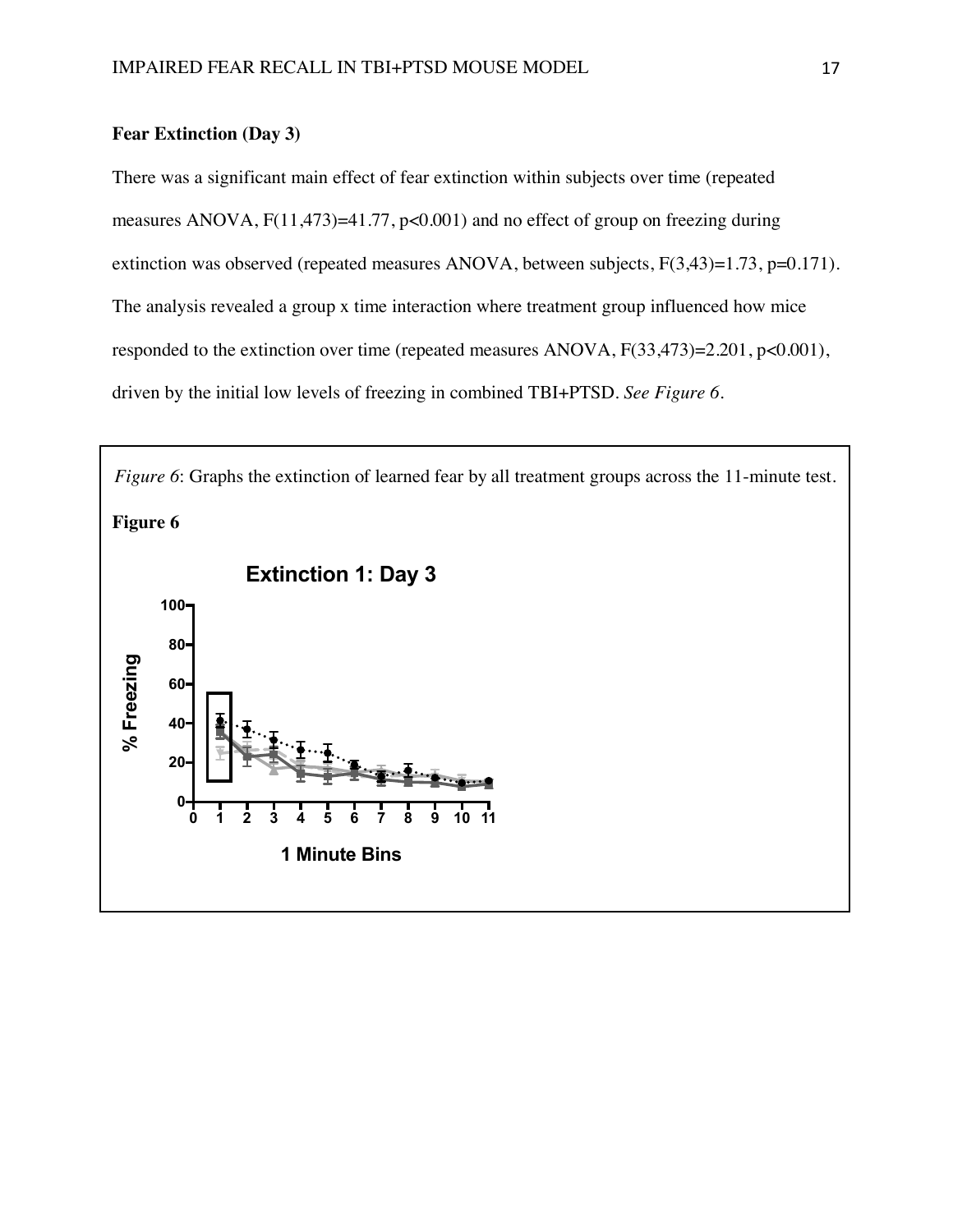# **Fear Extinction (Day 4)**

Similarly to the first extinction test on Day 3, there was a significant main effect of extinction over time (within subjects, repeated measure ANOVA, F(11,473)=16.208, p<0.001) and no group effect (between subjects, repeated measures of ANOVA, F(3,43)=1.655, p=0.191). All subjects had significantly extinguished fear by the end of the first extinction trial and showed very low rates of freezing at the start of the second extinction test. *See Figure 7*.

expression. **Figure 7 Extinction 2: Day 4 100 Control 80 TBI** % Freezing **% Freezing PTSD 60 TBI+PTSD 40 20 0 0 1 2 3 4 5 6 7 8 9 10 11 1 Minute Bins**

*Figure 7*: Depicts all treatment groups extinguishing fear to pre-conditioning levels of fear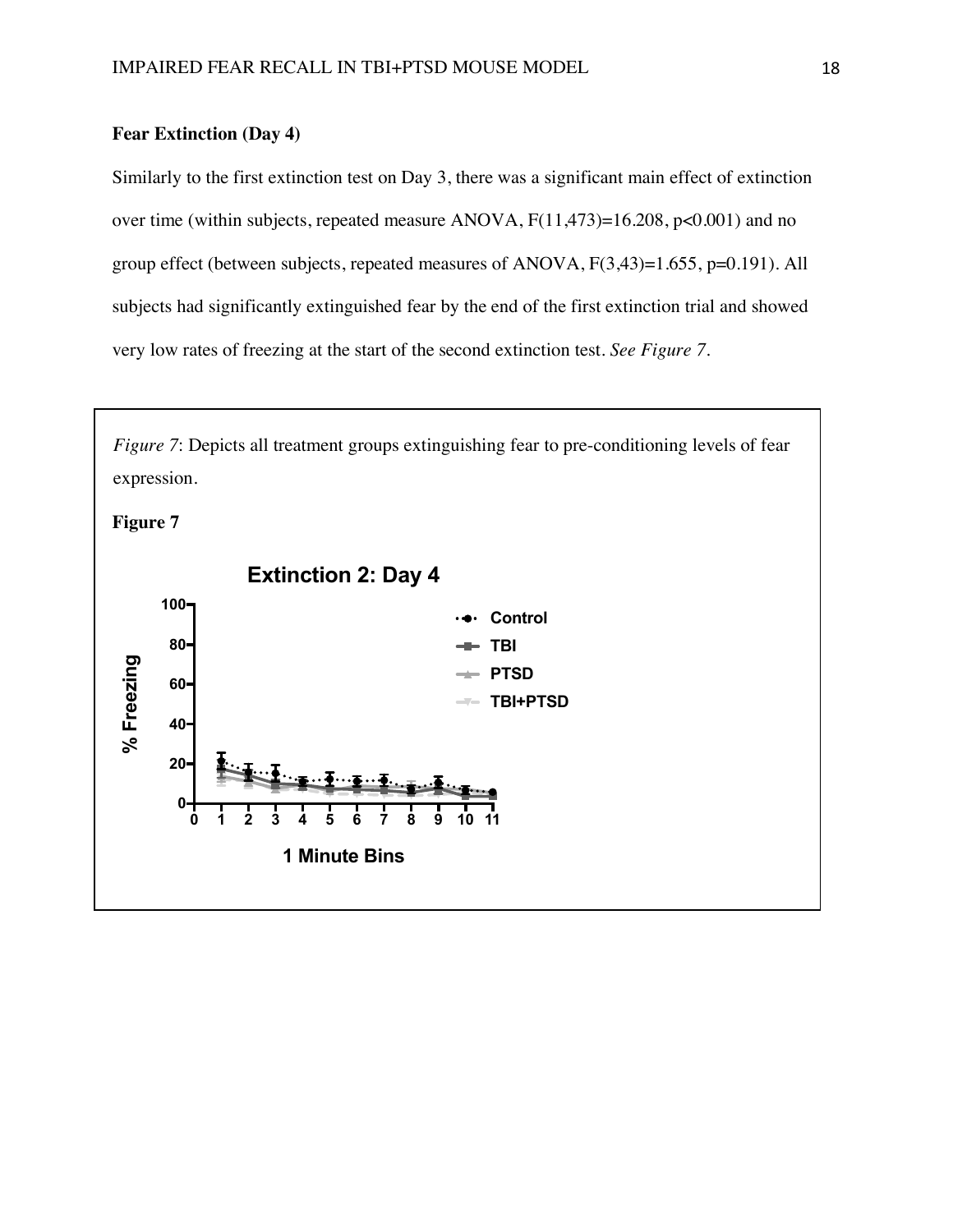#### **Discussion**

Our data revealed that TBI+PTSD, represented in this study by combining CCI and SPS, produced an inhibited ability to recall previously learned CS and US associations during fear recall tests. PTSD mice over-generalized learned fear to a neutral context more than TBI alone and control groups indicating that this symptom in a combined TBI+PTSD model is likely driven by PTSD. The TBI+PSTD group did not show an increased or decreased sensitivity to fear conditioning or any noticeable difference in ability to extinguish learned fear. In this study we set out to learn about fear learning and behavior in a combined TBI and PTSD mouse model. There has been a push to learn more about TBI+PTSD because of the high rates of co-occurrence, especially in the veteran population, and the lack of research. Findings from this study are useful for developing a mouse model to further research the pathophysiology of TBI+PTSD and to inform a deeper understanding of the unique behavioral phenotype this model produces. As far as the author has investigated, this study is the first to combine CCI and SPS to create a novel TBI+PTSD mouse model. The sample consisted of 48 mice randomized to one of four groups: control, TBI, TBI+PTSD, and PTSD. After receiving their assigned treatment based on group all mice went through four days of behavioral tests. Fear conditioning was used to examine fear behavior because it involves overlapping neural circuitry involved in TBI and PTSD and is conserved across species.

Results from the behavioral tests revealed that TBI+PTSD group showed significantly decreased ability to recall the conditioning context upon re-exposure. The delayed recollection of the previously learned CS and US association is likely reflective of the neural circuitry implicated in TBI and PTSD: Amygdala, hippocampus, and the PFC, which are also central to emotional memory formation, storage, and recall. Bryant (2011) discusses the impact of TBI on the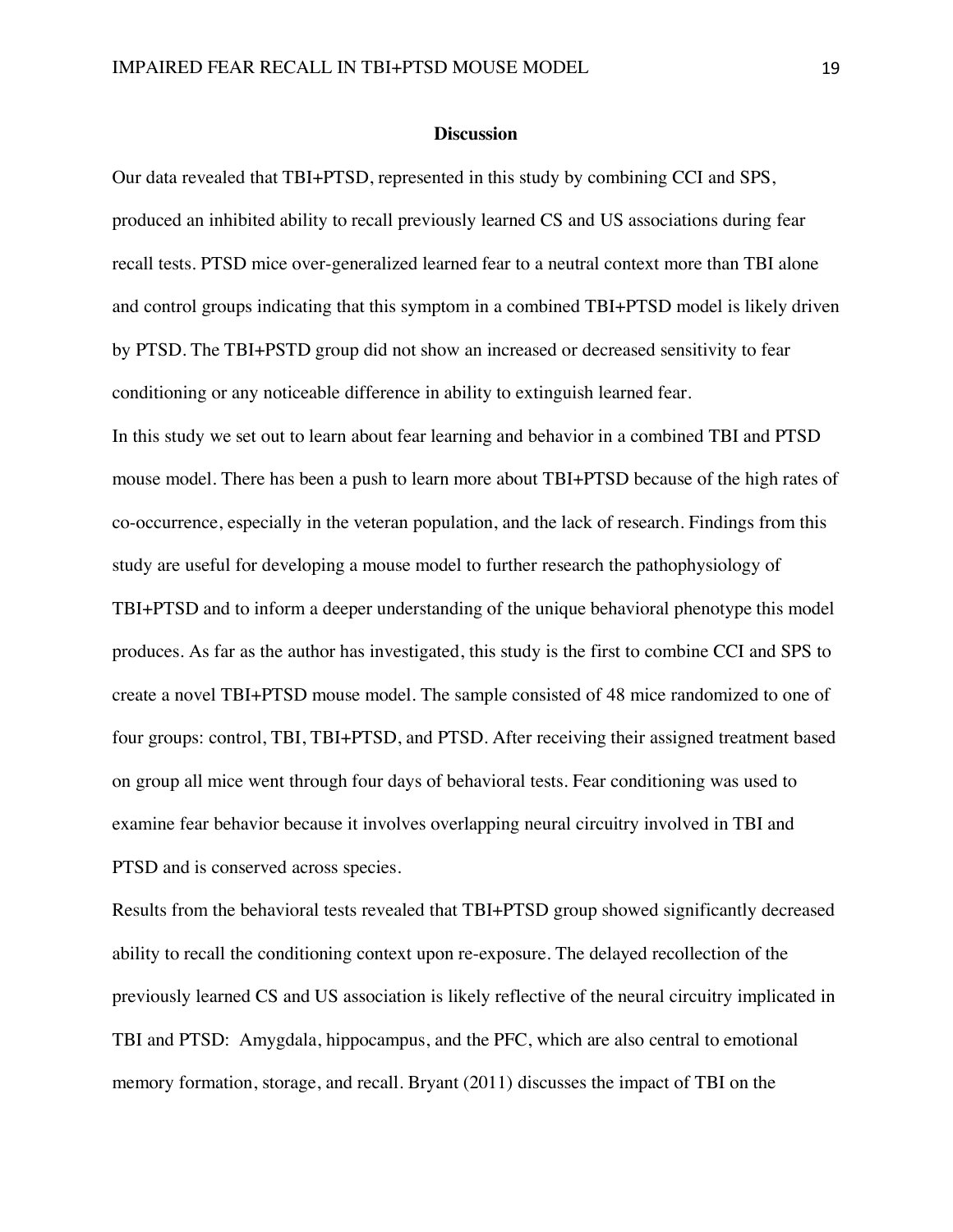neurological mechanisms responsible for encoding the traumatic memory, often resulting in an inaccurate re-creation of the events leading up to their traumatic incident. Our findings appear to support Bryant (2011) because the mice in this study displayed significantly impaired ability to recall the CS 48 hours after conditioning. Further research is necessary to better understand this deficit in fear recall.

An important study conducted by Palmer, Metheny, Elkind, & Cohen (2016) provides support for a shared neuroanatomical substrate for TBI and PTSD. They employed lateral fluid percussion injury (LFPI) as a mouse model of mild TBI to examine its effect on amygdala function during behavioral and physiological tests. Their findings suggest that mild TBI causes significant alterations within amygdala circuitry that are correlated with the neuropsychiatric symptoms commonly seen in this diagnosis. Similarly, because the amygdala is responsible for the processing of emotional stimuli that triggers an automatic or conscious response any alterations in this circuitry is likely responsible for the high comorbidity seen with TBI and PTSD (Palmer et al., 2016). The researchers acknowledge that their findings oppose other studies looking at mild TBI that have found increased fear conditioning and amygdala excitability. The Palmer et al (2016) injured mice exhibited decreased rates of freezing during cued fear conditioning tests and decreased amygdala excitation during physiological tests. The researchers suggest their findings may not be contradictory but represent the different presentation of symptoms seen in TBI patients (Palmer et al., 2016).

Reger et al (2012) set out to examine the link between TBI and the increased risk of developing PTSD in a rat model. This study was specifically mentioned by Palmer et al (2016) as having opposing findings to their own. Their findings suggested that TBI caused neuroanatomical alterations which resulted in significant increases in fear learning as well as, an over-generalized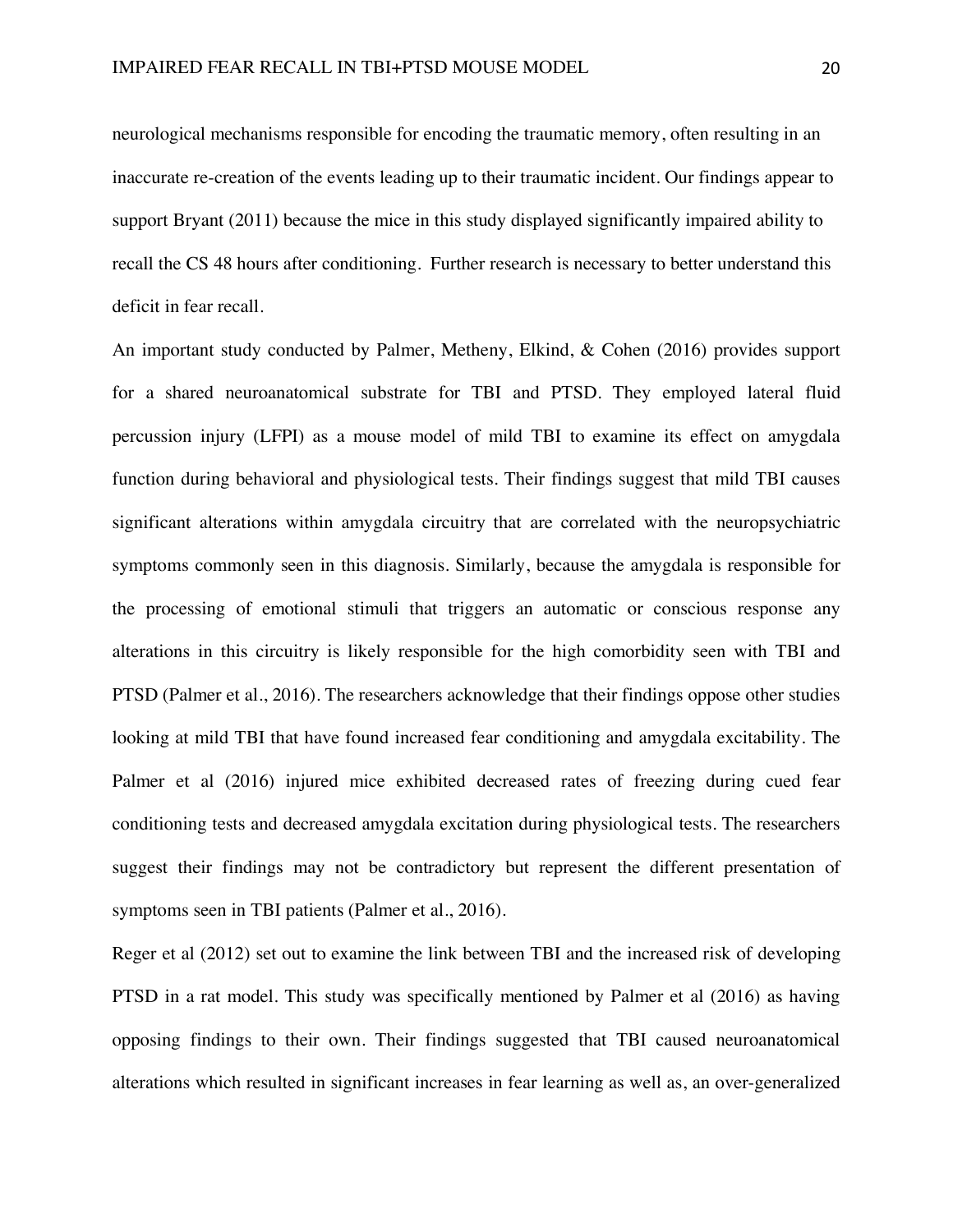learned fear response. Another study, Meyer et al (2012) employed a rat model of mild TBI to investigate their hypothesis that alterations in neuroanatomy caused by TBI can result in PTSD or other anxiety-like behaviors. They found that mild TBI causes an increase in amygdala volume as well as, in unconditioned fear behavior and conditioned fear learning. Furthermore, the researchers did not find an effect on fear extinction, implying that the impairment seen in fear extinction is likely driven by PTSD (Meyer et al., 2012). While studies have found differences in fear behavior and expression in mild TBI subjects they all support that TBI has a significant effect on the amygdala (Palmer et al., 2016; Reger et al., 2012; Meyer et al., 2012). During fear conditioning and fear extinction all treatment groups were able to acquire and extinguish fear. The combined TBI+PTSD group did not show a heightened sensitivity to conditioning as reported by Meyer et al (2012) and Reger et al (2012), or a decreased sensitivity as observed by Palmer et al (2016). These findings support the claim made by Palmer et al (2016) that differences seen among experimenters are likely the reflection of the different presentations in symptomatology observed in the TBI disorder based on severity. This brings up a question as to which TBI model results in the most representative TBI for a combined TBI+PTSD model. TBI and PTSD did not affect fear extinction, all groups were able to extinguish fear to pre-conditioning levels of fear expression by the end of the second extinction trial. This data supports Meyer et al (2012) who found no effect on fear extinction in a TBI model.

Sierra-Mercado et al (2013) combined CCI as a TBI mouse model with fear conditioning and extinction to examine the relationship between TBI and PTSD. Their findings suggest that CCI does not affect fear conditioning or extinction within two-weeks of injury. The researchers question CCI as a TBI model for studying fear learning and memory because they were unable to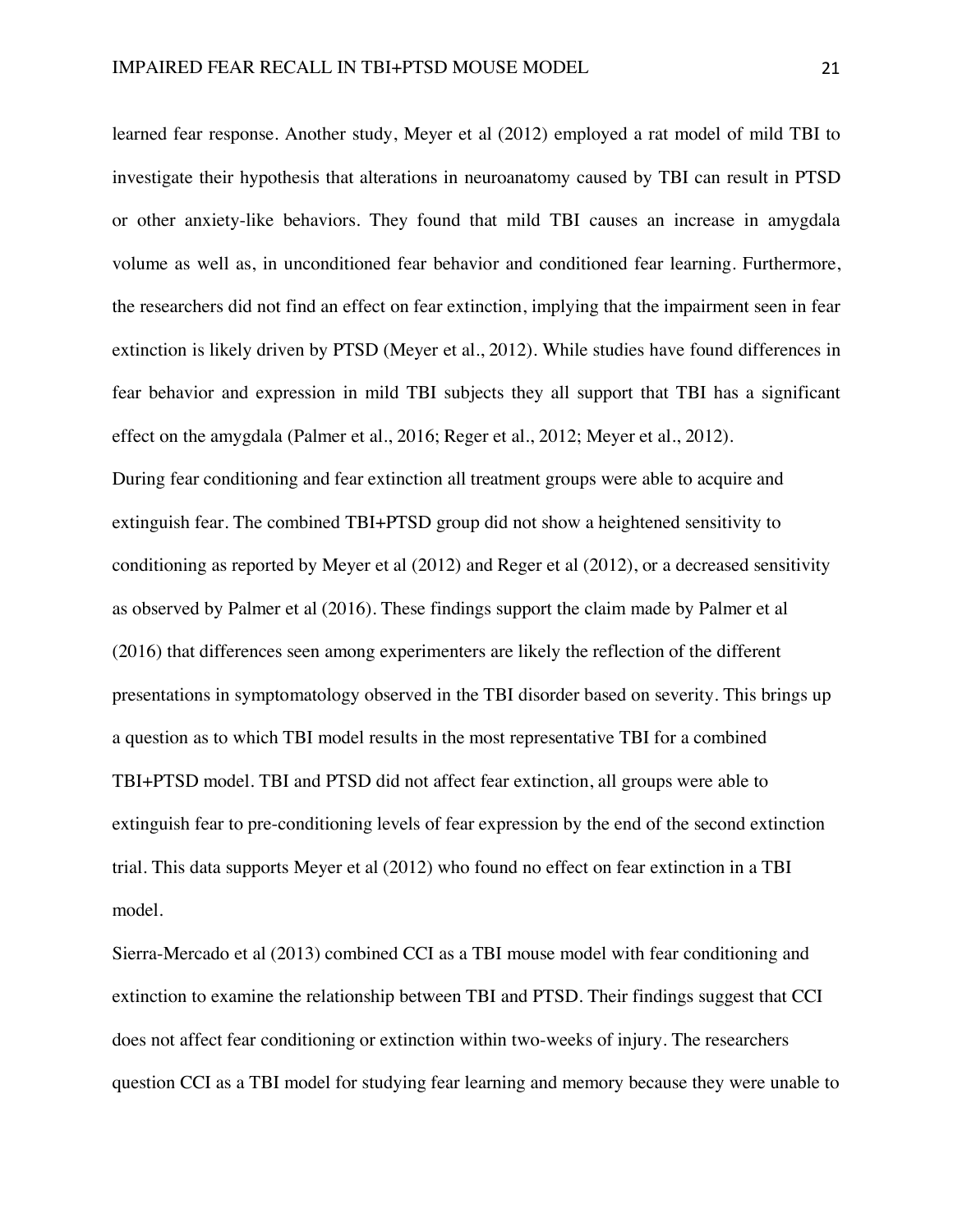find a relationship between "contusion TBI", or CCI, and fear learning and extinction. They suggest that a TBI model that produces a concussive type TBI such as Lateral Fluid Percussion Injury may be more appropriate for studying fear learning and memory because this is more in line with the type of TBI typically diagnosed with PTSD (Sierra-Mercado et al, 2013). Similar to Sierra-Mercado et al (2013) our CCI model combined with SPS did not impairments in fear conditioning or extinction tests. Together these findings lend further support for the need to investigate which TBI model is best for a combined TBI+PTSD model.

Xing et al (2013) examined biological mechanisms that produce TBI+PTSD pathologies using Fluid Percussion Injury as a TBI model and repeated tail shocks as a PTSD model. Their findings suggest that exposure to repeated stress or mild TBI alone increases anxiety and impairs memory and that this effect was long-lasting. Contrary to their findings, our TBI+PTSD group did not express increased anxiety or sensitivity to fear conditioning, increased fear expression in the context generalization test, or difficulty extinguishing fear. However, we did observe impaired memory in the TBI+PTSD group but, unlike Xing et al (2103) we only observed impaired fear recall in the combined group.

Acosta et al (2013) combined CCI with a different PTSD model then the one used in this study to investigate the histopathological connection between TBI and PTSD. Their findings suggest that PTSD does not influence neuroinflammation or neurodegeneration triggered by TBI. The neurodegeneration seen within the hippocampus in the combined TBI+PTSD model (Acosta et al., 2013) may account for a weak formation of the CS-US association because the hippocampus is responsible for initially encoding these associations. A weak formation of the CS-US association may produce delayed recall of the conditioning chamber similar to what was observed in our study during the fear recall test. These findings lend support to researching the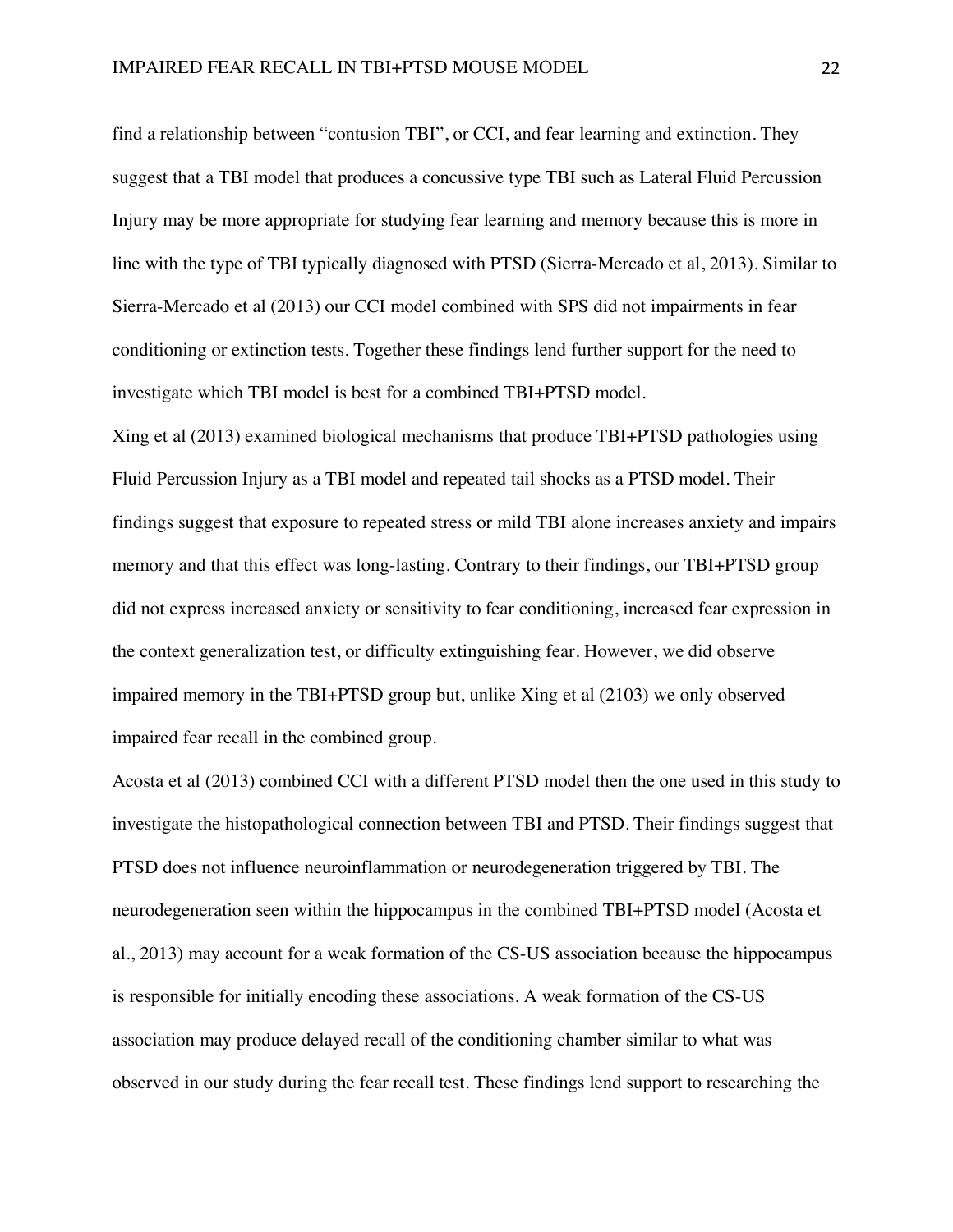effects of a stronger CS-US association in a combined TBI+PTSD group on fear learning and extinction.

Due to using a mouse model for our study findings may not translate to humans and other rodent models. All experiments and observations were performed in the controlled environment of a laboratory. As a controlled study there are limitations on generalizing results outside of a controlled laboratory. The severity of TBI delivered by the CCI model used in this study may be responsible for producing the observed impairment in fear recall from the TBI+PTSD group. We intend on looking at brain histology to determine potential correlates between injury size/location and behavior. If the severity of the CCI injury is responsible for the deficit then it would imply results are only generalizable to TBIs of similar severity. Another factor the experimenters would like to investigate is if the context generalization test may have acted as a brief extinction trial due to the subtle similarities between the conditioning context and the altered context used for the test. If the context generalization test acted as an initial fear extinction trial it might explain why there were low rates of freezing during the fear recall tests and is worth researching further. Finally, while all groups significantly acquired fear during fear conditioning tests rates of freezing never reached what would be considered very high (one group, PTSD, reached a high of 50-60% freezing per minute by ITI 5). It may be worth examining and making adjustments to the conditioning trial to encourage subjects form a stronger CS and US association. In culmination these data provide useful information for the development of a novel mouse model of TBI+PTSD to further research this commonly co-occurring diagnosis. A mouse model is a valuable asset for learning the pathophysiology of disorders such as TBI and PTSD and has an important role in informing better treatments. Findings from this study suggest that exposure therapy which is the standard treatment for PTSD should be just as effective at extinguishing fear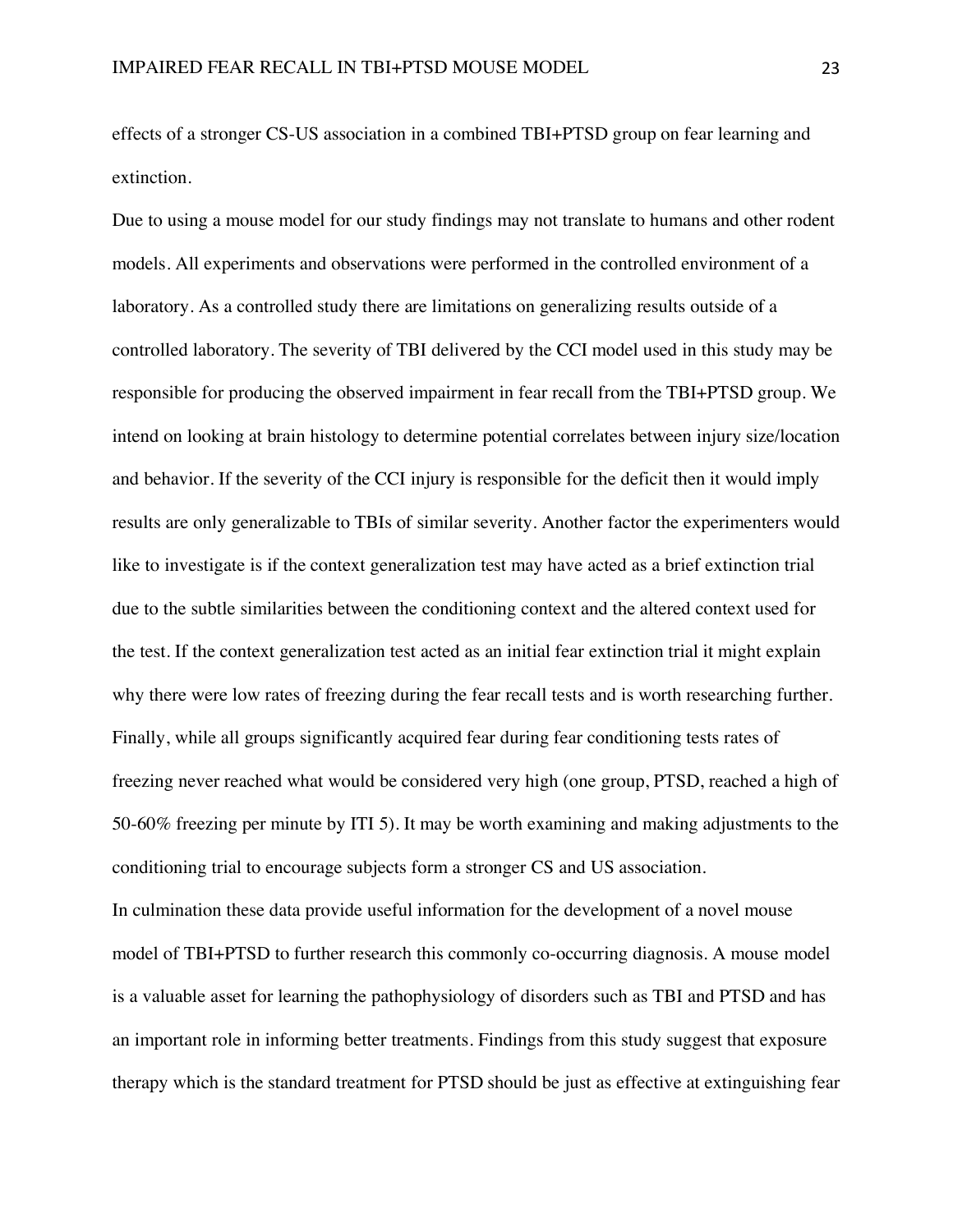with a comorbid diagnosis of TBI and PTSD. However, there is evidence that TBI may result in reconstruction of inaccurate representations of the traumatic experience, which should be investigated. Inaccurate reconstructions that are responsible for fear memories should be used for fear extinction/exposure therapy regardless of their accuracy. Previous research has shown that exposure therapy was successful at treating individuals with TBI+PTSD and inaccurate reconstructed memories of the trauma (Bryant, 2011). This study provides support for the importance of considering TBI severity in regard to symptom presentation and treatment. **Conclusion**

Data from this research indicates that TBI interacts with PTSD to impair fear recall of conditioned associations that have an initial impact on fear extinction. However, there was not an effect on fear extinction over time as all groups, TBI+PTSD included, were able to extinguish fear to pre-fear conditioned levels of fear expression. This result may be due to the mild nature of our model. Further modifications need to be researched to examine a potential dose response of injury on fear behavior and learning. Our findings lend support to exposure therapy as an effective treatment for a comorbid TBI and PTSD diagnosis. TBI+PTSD treatments did not interact to have an effect on fear conditioning, all four groups increased rates of fear expression across ITIs at similar rates. The study presented here provides data on a novel mouse model of TBI+PTSD using CCI and SPS to represent each disorder, respectively, which successfully produced behaviors that are commonly associated with each. Therefore, this study generated a useful experimental model of TBI+PTSD by combining CCI and SPS that can be used in a laboratory setting to further research this common and unique bio-psycho-social phenotype.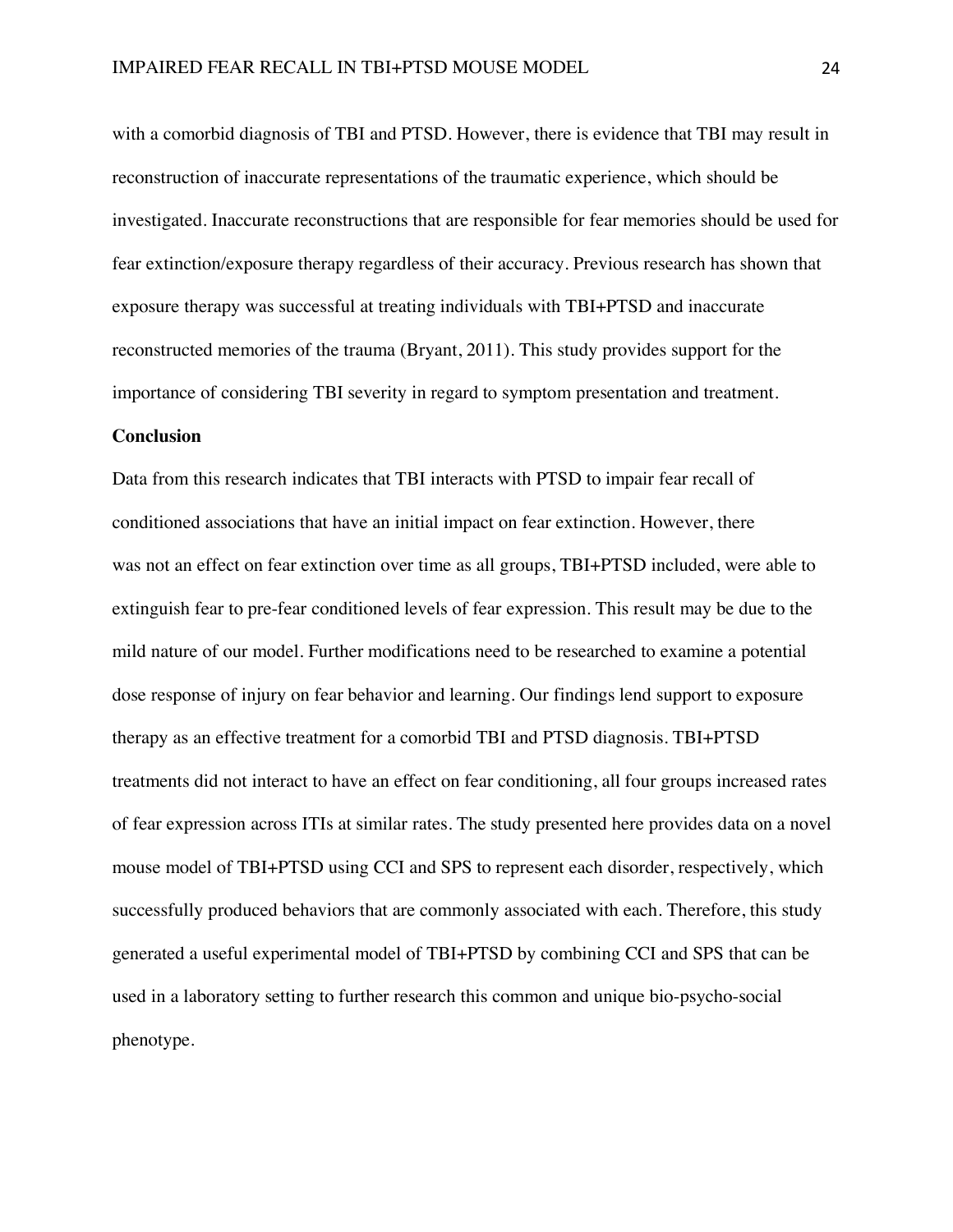#### References

- Acosta, S., Diamond, D.M., Wolfe, S., Tajiri, N., Shinozuka, K., Ishikawa, H…Borlorgan, C.V. (2013). Influence of Post-Traumatic Stress Disorder on Neuroinflammation and Cell Proliferation in a Rat Model of Traumatic Brain Injury. *PLoS One, 8*(12) doi:http://dx.doi.org.proxy.lib.pdx.edu/10.1371/journal.pone.0081585
- Amano, T., Unal, C. T., & Paré, D. (2010). Synaptic correlates of fear extinction in the amygdala. *Nature Neuroscience*, *13*(4), 489-494. https://doi.org/10.1038/nn.2499
- An, B., Hong, I., & Choi, S. (2012). Long-Term Neural Correlates of Reversible Fear Learning in the Lateral Amygdala. *Journal of Neuroscience*, *32*(47), 16845–16856. https://doi.org/10.1523/JNEUROSCI.3017-12.2012
- Baker, K. D., & Richardson, R. (2015). Forming competing fear learning and extinction memories in adolescence makes fear difficult to inhibit. *Learning & Memory*, *22*(11), 537–543. https://doi.org/10.1101/lm.039487.114
- Blanchard, R.J. & Blanchard, C. D. (1969). Crouching As An Index Of Fear. *Journal of Comparative and Physiological Psychology*, *(7)*3, 370-375.
- Bouton, M.E. (2002). Context, Ambiguity, and Unlearning: sources of relapse after extinction. *Biological Psychiatry, 52*:976-986. Retrieved November 3, 2017, from http://www.sciencedirect.com.proxy.lib.pdx.edu/science/article/pii/S0006322302015469
- Bouton, M.E., Westbrook, R.F., Corcoran, K. A., Maren, S. (2006). Contextual and Temporal Modualtion of Extinction: Behavioral and Biological Mechanisms. *Biological Psychiatry, 60,* 352-360. DOI:10.1016/j.biopsych.2005.12.015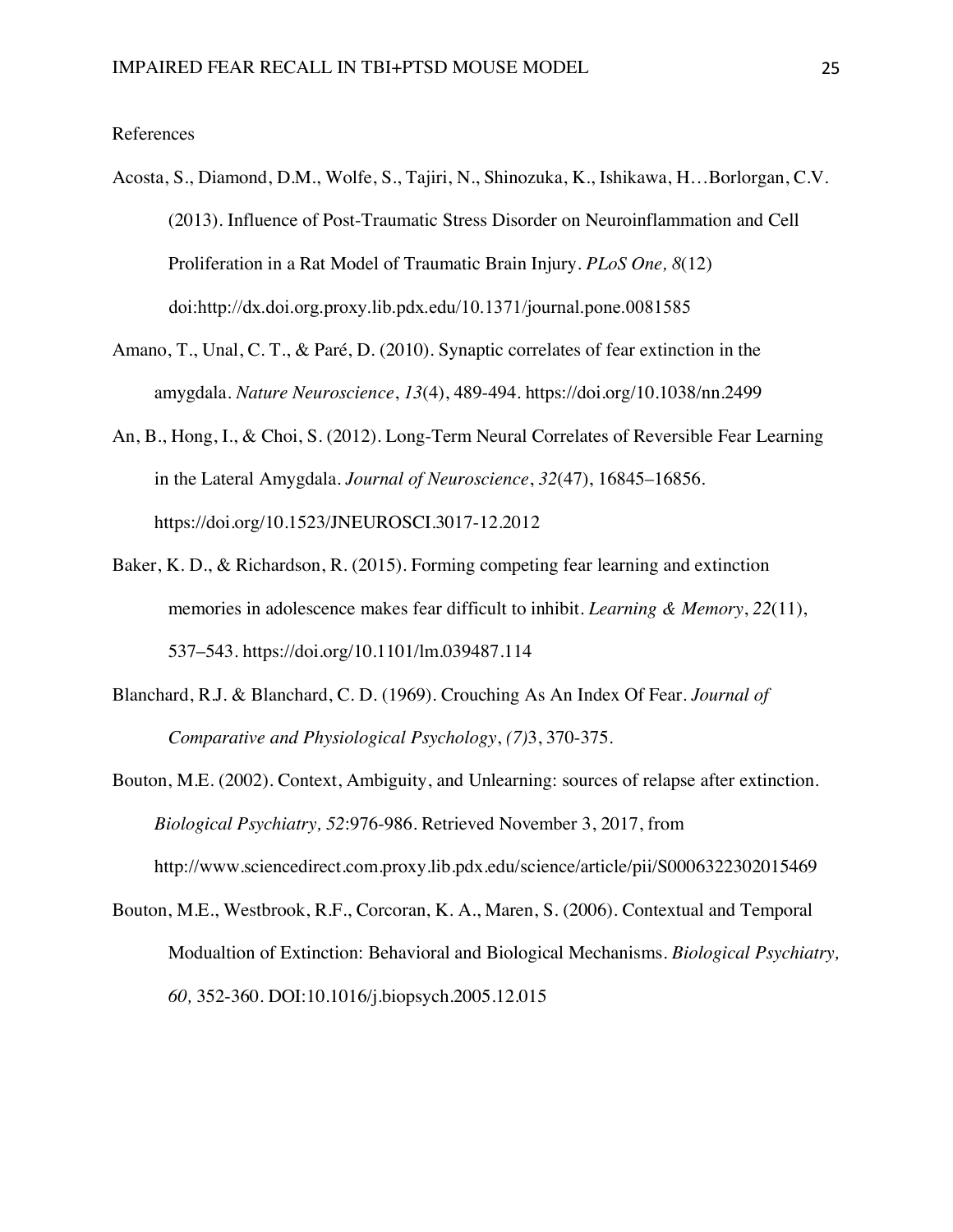- Debiec, J., Diaz-Mataix, L., Bush, D. E. A., Doyère, V., & LeDoux, J. E. (2013). The selectivity of aversive memory reconsolidation and extinction processes depends on the initial encoding of the Pavlovian association. *Learning & Memory*, *20*(12), 695–699. https://doi.org/10.1101/lm.031609.113
- Feder, A., Nestler, E. J., & Charney, D. S. (2009). Psychobiology and molecular genetics of resilience. *Nature Reviews Neuroscience*, *10*(6), 446–457. https://doi.org/10.1038/nrn2649
- Gao, J., Wang, H., Liu, Y., Li, Y., Chen, C., Liu, L., … Yang, C. (2014). Glutamate and GABA imbalance promotes neuronal apoptosis in hippocampus after stress. *Medical Science Monitor: International Medical Journal of Experimental and Clinical Research*, *20*, 499– 512. https://doi.org/10.12659/MSM.890589
- Katz, D.I., Cohen, S.I., & Alexander, M.P. (2015). Chapter 9: Mild traumatic brain injury. *Handbook of Clinical Neurology, 127 (3<sup>d</sup> series), 131-156. DOI:10.1016/B978-0-444-*52892-6.00009-X
- Lim, S., Song, K., Yoo, C., Woo, D., & Choe, B. (2017). Decreased glutamatergic activity in the frontal cortex of single prolonged stress model: in vivo and ex vivo proton MR spectroscopy. *Neurochemical Research, 42* (8) 2218-229 DOI:10.1007/s11064-017-2232-x
- Mahan, A.L. & Ressler, K.J. (2012). Fear conditioning, synaptic plasticity, and the amygdala: implications for posttraumatic stress disorder. *Trends in Neuroscience, 35*(1), 24-35. https://doi.org/10.1016/j.tins.2011.06.007
- Maren, S. (2001). Neurobiology of Pavlovian Fear Conditioning. *Annual Review of Neuroscience*, *24*(1), 897–931. https://doi.org/10.1146/annurev.neuro.24.1.897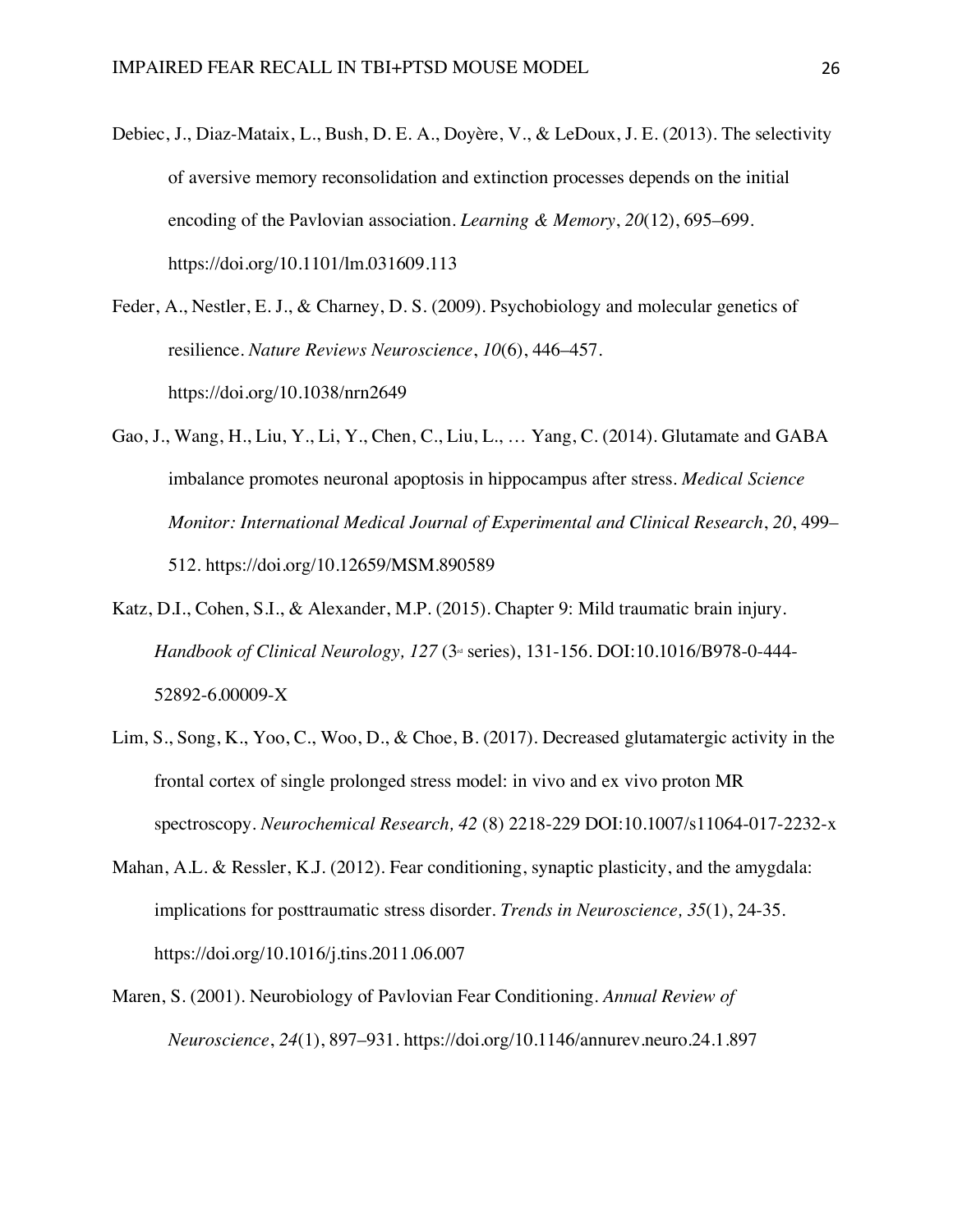Maren, S., Phan, K. L., & Liberzon, I. (2013). The contextual brain: implications for fear

conditioning, extinction and psychopathology. *Nature Reviews Neuroscience*, *14*(6), 417–

428. https://doi.org/10.1038/nrn3492

*The article, 'The contextual brain', reviews current research related to fear conditioning and extinction in the field of behavioral neuroscience. The first author, Stephen Maren, has many publications in this area and has contributed significantly to this field's understanding of Pavlovian Fear Conditioning. The goal of this work is to inform treatment and health policies for anxiety disorders such as Post-Traumatic Stress disorder and Generalized Anxiety Disorder. Specifically, in this article the authors aim to summarize relevant research related to the terms commonly used in this field, the models used to test fear learning/extinction, and important findings from research already completed. The article is from Nature Review: Neuroscience and is a secondary source because it is a meta-analysis of research already conducted. Information important in this article relevant to the specific research question of this current study included: operational definitions for common terms used in this area of study and explanations of the anatomical structures involved. Also, this article describes experimental models commonly used in fear learning and extinction tests.* 

Maren, S., & Quirk, G. J. (2004). Neuronal signaling of fear memory. *Nature Reviews* 

*Neuroscience*, *5*(11), 844–852. https://doi.org/10.1038/nrn1535

McAllister, T.W. (2009). Psycholopharmacological Issues in the treatment of TBI and PTSD.

*The Clinical Neuropsychologist, 23*(8), 1338-1367.

https://doi.org/10.1080/13854040903277289

Meyer, D. L., Davies, D. R., Barr, J. L., Manzerra, P., & Forster, G. L. (2012). Mild traumatic brain injury in the rat alters neuronal number in the limbic system and increases conditioned fear and anxiety-like behaviors. *Experimental Neurology*, *235*(2), 574–587. https://doi.org/10.1016/j.expneurol.2012.03.012

*This study is a collaboration between researchers at Sanford School of Medicine, University of South Dakota and Department of Pharmacology, Temple University School of Medicine, Philadelphia. Support came from the National Institute of Health, Department of Defense, and miscellaneous affiliated institutional research grants. This*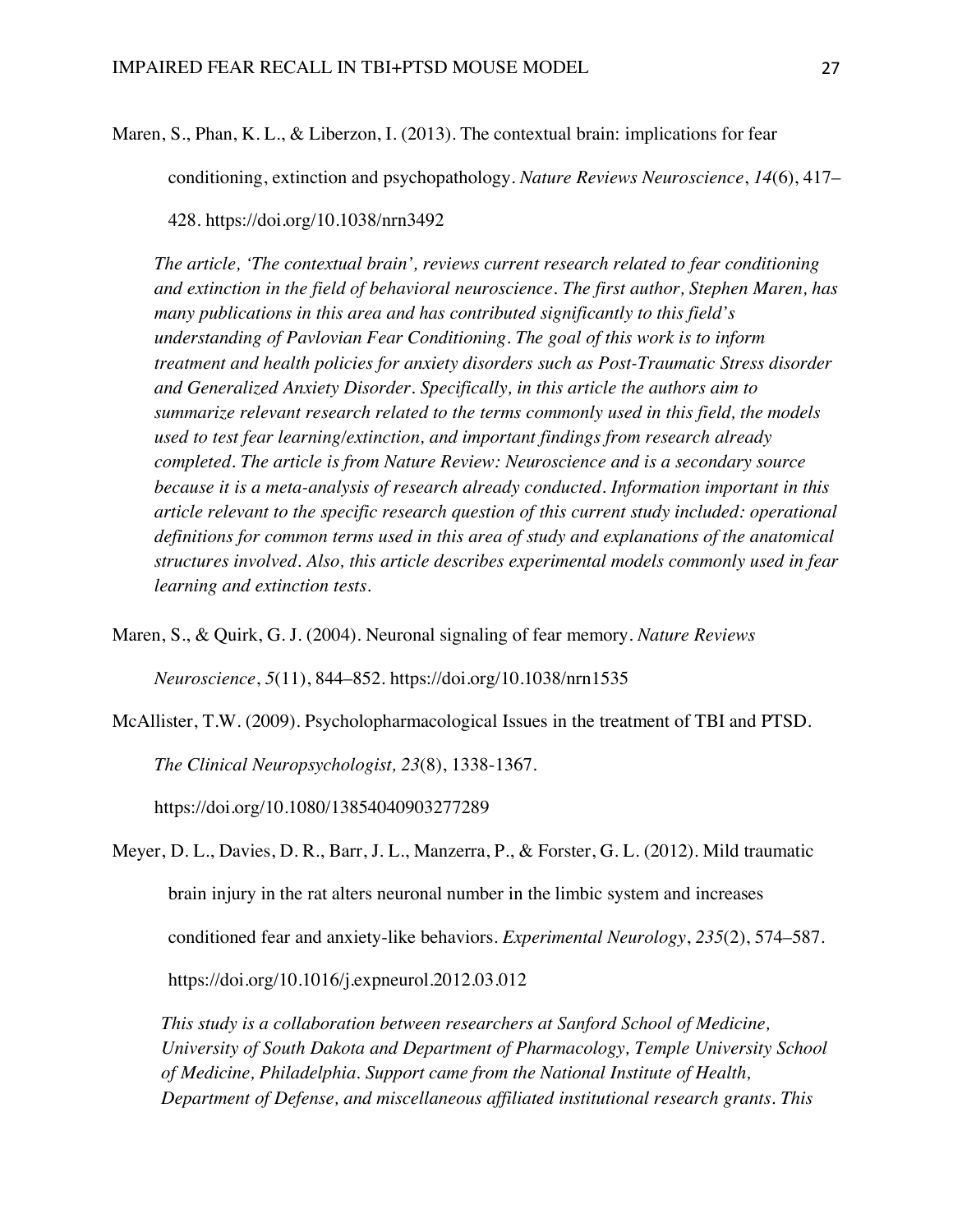*article has been peer-reviewed and published in the journal, Experimental Neurology, in 2012. The researchers hypothesized that mTBI results in changes to the limbic system which is responsible for the increased fear and anxiety commonly seen in mTBI. To test hypothesis a rat model of mTBI was employed that the researchers called a "modified weight drop method" which they felt more closely mimicked a mTBI or concussion. They also performed multiple behavioral tests then followed with looking at brain histology. The behavioral tests performed included contextual fear conditioning, locomotor, elevated plus maze, rotarod, and tail-withdrawal tests. The conditioning was performed similarly to our own study, 8 days following mTBI subjects were placed in conditioning chamber where US was delivered (a foot-shock of 0.75mA, for 2 second duration, with 75 seconds between deliveries for a total of 10 shocks delivered). They found that mTBI subjects had increased sensitivity to fear conditioning as well as to unconditioned fear, however there was no effect observed on fear extinction. Brain histology revealed that the hippocampus endures cell loss after injury however, for the first time they showed that the amygdala has an increase in cell number after injury. A decrease in cell apoptosis and an increase in cell production enlarges the volume of the amygdala. These findings support the findings from a previous study that found enlarged amygdala volume among children diagnosed with TBI 10 years post injury. Interestingly, the researchers pointed out that increases in amygdala volume may be seen as a result of both positive and negative experiences, citing a study that found these results in mice who were exposed to enriched environments. Together, these findings support the researchers' hypothesis that changes within the limbic system produce increases in fear and anxiety-like behaviors after mTBI.* 

Orsini, C.A., Kim, J.H., Knapske, E., & Maren, S. (2011). Hippocampal and Prefrontal

Projections to the Basal Amygdala Mediate Contextual Regulation of Fear after

Extinction. *The Journal of Neuroscience, 31*(47), 17269-17277.

DOI:10.1523/JNEUROSCI.4095-11.2011

- Orsini, C.A., and Maren, S. (2012). Neural and Cellular Mechanisms of Fear and Extinction Memory Formation. *Neuroscience and Behavioral Reviews, 36,* 1773-1802. DOI:10.1016/j.neubiorev.2011.12.014
- Palmer, C.P., Metheny, H.E., Elkind, J.A, & Cohen, A.S. (2016). Diminished amygdala activation and behavioral threat response following traumatic brain injury. *Experimental Neurology, 277,* 215-226. http://dx.doi.org/10.1016/j.expneurol.2016.01.004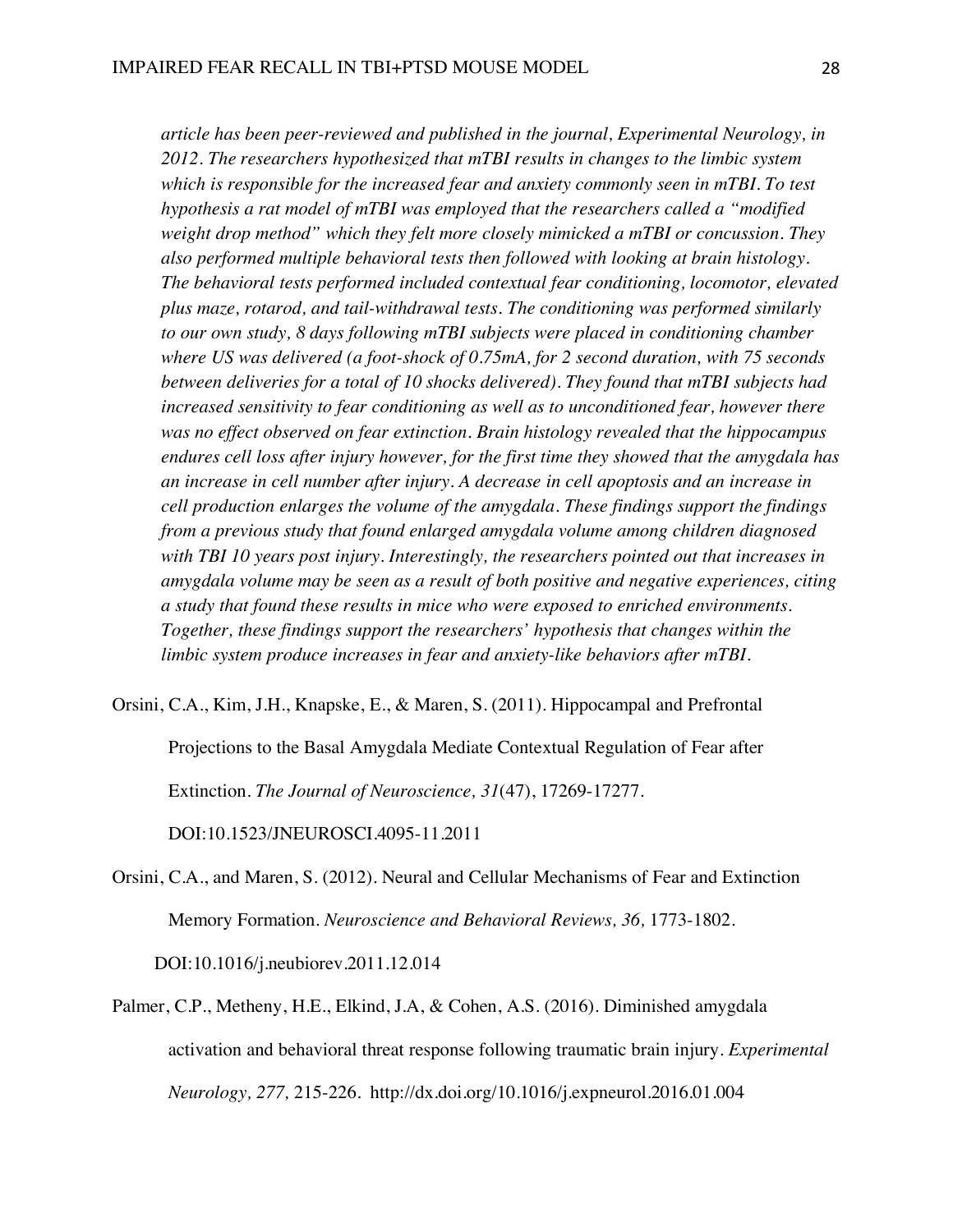Perez-Garcia, G., Gama Sosa, M. A., De Gasperi, R., Lashof-Sullivan, M., Maudlin-Jeronimo, E., Stone, J. R., … Elder, G. A. (2016). Chronic post-traumatic stress disorder-related traits in a rat model of low-level blast exposure. *Behavioural Brain Research*. https://doi.org/10.1016/j.bbr.2016.09.061

Pibiri, F., Nelson, M., Guidotti, A., Costa, E., & Pinna, G. (2008). Decreased corticolimbic allopregnanolone expression during social isolation enhances contextual fear: A model relevant for posttraumatic stress disorder. *Proceedings of the National Academy of Sciences*, *105*(14), 5567–5572. https://doi.org/10.1073/pnas.0801853105

Reger, M. L., Poulos, A. M., Buen, F., Giza, C. C., Hovda, D. A., & Fanselow, M. S. (2012).

Concussive Brain Injury Enhances Fear Learning and Excitatory Processes in the

Amygdala. *Biological Psychiatry*, *71*(4), 335-343.

https://doi.org/10.1016/j.biopsych.2011.11.007

*This study was conducted in 2012 at the Neurotrauma lab, University of California at Los Angeles, and the researchers themselves are neurologists, neuropsychologists, and behavioral neuroscientists. The research is supported by the Department of Defense, National Institute of Health, and the UCLA Brain Injury Research Center. The authors recognizing a high correlation between TBI and PTSD set out to examine the link. Because of the high emotional intensity typically involved in circumstances leading TBI it is difficult to decipher if TBI alone results in increased fear/anxiety or if this is driven by the psychological stress. The researchers hypothesized that TBI results in neuroanatomical changes that effect excitatory and inhibitory processes therefore, increasing risk of neuropsychopathology. To test their hypothesis, they utilized a rat model of TBI, lateral fluid percussion injury (LFPI) and Pavlovian Fear Conditioning as well as, performed brain histology. Their findings supported their hypothesis, subjects exhibited increased rates of conditioned fear and increased rates of fear to novel contexts (fear generalizing). Also, brain histology revealed changes within the amygdala (increased plasticity and excitation) suggestive of long-term alterations in neural circuitry after mTBI.*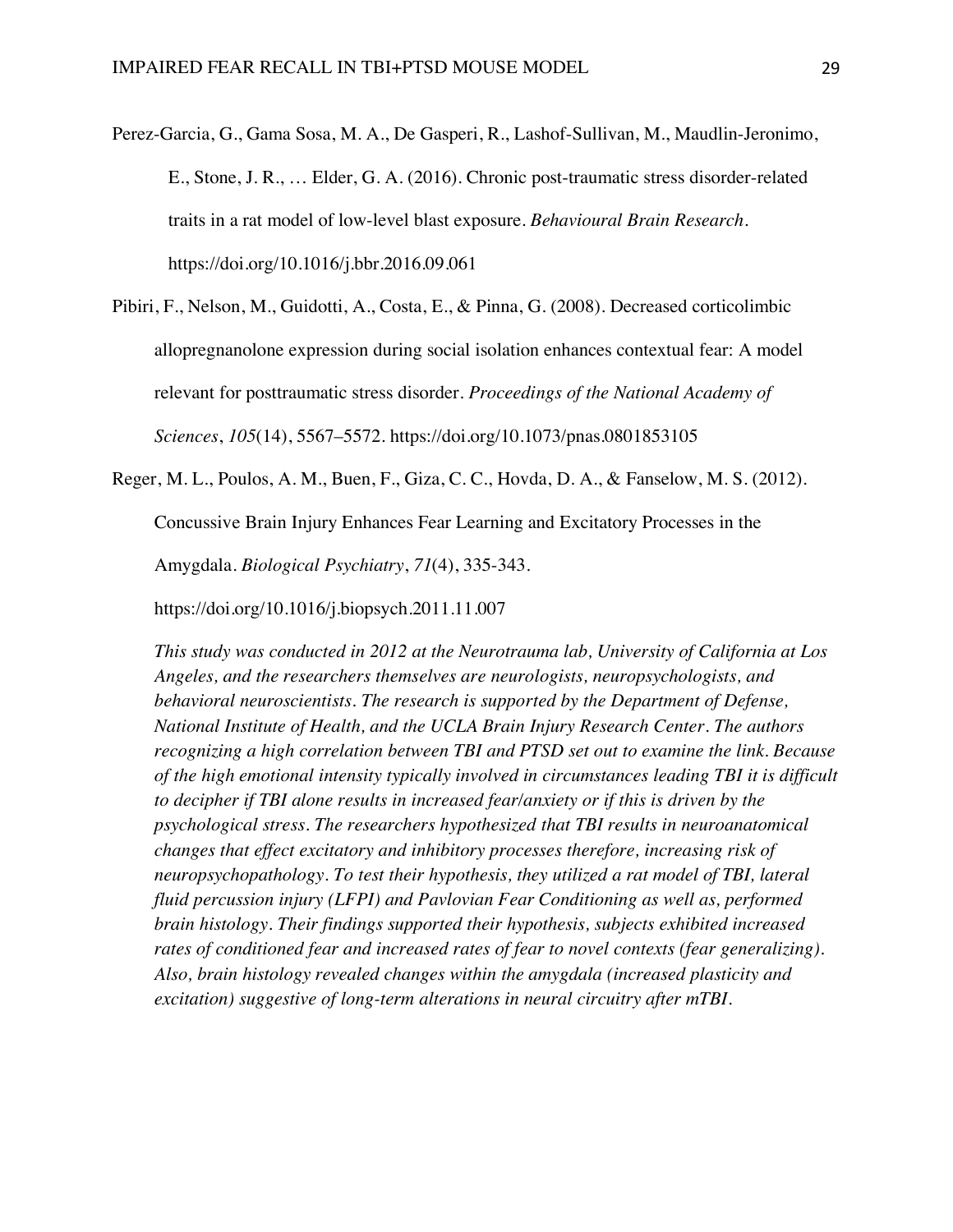- Richardson, L.K., Frueh, B.C., & Acierno, R. (2010). Prevalence estimates of combat-related post-traumatic stress disorder: critical review. *Australian and New Zealand Journal of Psychiatry, 44*(1), 4-19. DOI:10.3109/00048670903393597
- Schafe, G. E., Nader, K., Blair, H. T., & LeDoux, J. E. (2001). Memory consolidation of Pavlovian fear conditioning: a cellular and molecular perspective. *Trends in Neurosciences*, *24*(9), 540–546. https://doi.org/10.1016/S0166-2236(00)01969-X
- Siegmund, A., & Wotjak, C. T. (2007). A mouse model of posttraumatic stress disorder that distinguishes between conditioned and sensitised fear. *Journal of Psychiatric Research*, *41*(10), 848–860. https://doi.org/10.1016/j.jpsychires.2006.07.017
- US Department of Veterans Affairs. (2016). *PTSD: National Center for PTSD*. Retrieved from https://www.ptsd.va.gov/public/ptsd-overview/basics/how-common-is-ptsd.asp
- Sierra-Mercado, D., McAllister, L.M., Lee, C.H.C., Milad, M.R., Eskandar, E.N., & Whalen, M.J. (2015). Controlled cortical impact before or after fear conditioning does not affect fear extinction in mice. *Science Direct, Vol 1606*, 133-141 http://dx.doi.org/10.1016/j.brainres.2015.02.031 0006-8993/
- Xiong, Y., Mahmood, A., & Chopp, M. (2013). Animal models of traumatic brain injury. *Nature Reviews: Neuroscience 14,* 128-142. DOI.10.1038/nrn3407
- Xing, G., Barry, E.S., Benford, B., Grunberg, N.E., Li, H., Watson, W.D., & Sharma, P. (2013). Impact of repeated stress on traumatic brain injury-induced mitochondrial electron transport chain expression and behavioral responses in rats. *Frontiers in Neurology: Neurotrauma Vol 4*(196), 1-13